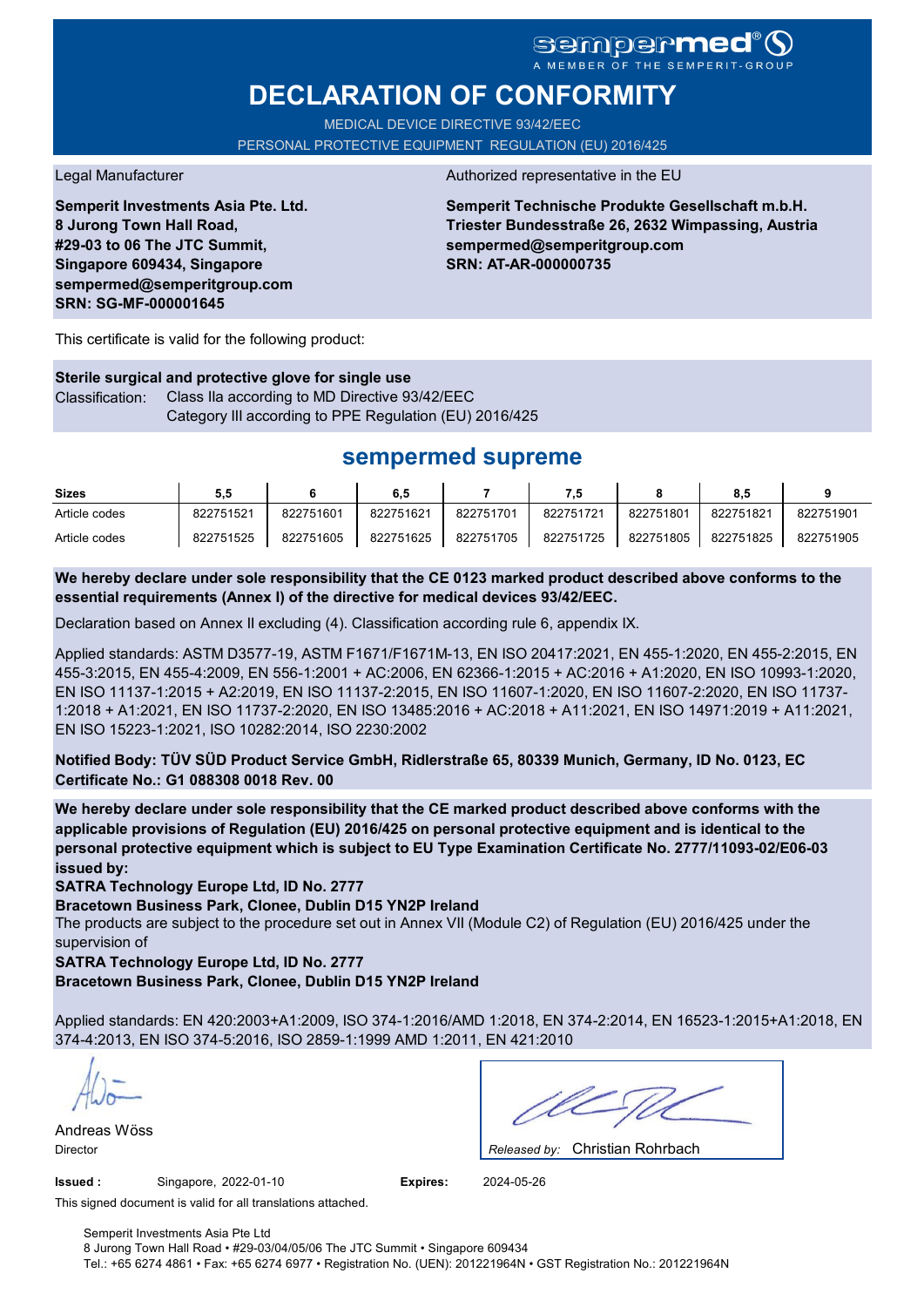# sempermed®

# **KONFORMITÄTSERKLÄRUNG**

MEDIZINPRODUKTERICHTLINIE 93/42/EWG

VERORDNUNG (EU) 2016/425 FÜR PERSÖNLICHE SCHUTZAUSRÜSTUNG

**Semperit Investments Asia Pte. Ltd. 8 Jurong Town Hall Road, #29-03 to 06 The JTC Summit, Singapore 609434, Singapore sempermed@semperitgroup.com SRN: SG-MF-000001645**

### Hersteller EU-Bevollmächtigter

**Semperit Technische Produkte Gesellschaft m.b.H. Triester Bundesstraße 26, 2632 Wimpassing, Austria sempermed@semperitgroup.com SRN: AT-AR-000000735**

Dieses Zertifikat ist gültig für die folgenden Produkte:

### **Steriler Operations- und Schutzhandschuh für den Einmalgebrauch** Klassifizierung: Klasse IIa gemäß Medizinprodukterichtlinie 93/42/EWG Kategorie III gemäß PSA Verordnung (EU) 2016/425

# **sempermed supreme**

| Größen         | 5.5       |           | 6.5       |           |           |           | ö.c       |           |
|----------------|-----------|-----------|-----------|-----------|-----------|-----------|-----------|-----------|
| Artikelnummern | 822751521 | 822751601 | 822751621 | 822751701 | 822751721 | 822751801 | 822751821 | 822751901 |
| Artikelnummern | 822751525 | 822751605 | 822751625 | 822751705 | 822751725 | 822751805 | 822751825 | 822751905 |

**Wir bestätigen hiermit unter alleiniger Verantwortung, dass die CE 0123 gekennzeichneten Produkte mit den grundlegenden Anforderungen (Anhang I) der Medizinprodukterichtlinie 93/42/EWG übereinstimmen.**

Erklärung basierend auf Anhang II exklusive (4). Klassifizierung gemäß Regel 6, Anhang IX.

Angewandte Normen: ASTM D3577-19, ASTM F1671/F1671M-13, EN ISO 20417:2021, EN 455-1:2020, EN 455- 2:2015, EN 455-3:2015, EN 455-4:2009, EN 556-1:2001 + AC:2006, EN 62366-1:2015 + AC:2016 + A1:2020, EN ISO 10993-1:2020, EN ISO 11137-1:2015 + A2:2019, EN ISO 11137-2:2015, EN ISO 11607-1:2020, EN ISO 11607-2:2020, EN ISO 11737-1:2018 + A1:2021, EN ISO 11737-2:2020, EN ISO 13485:2016 + AC:2018 + A11:2021, EN ISO 14971:2019 + A11:2021, EN ISO 15223-1:2021, ISO 10282:2014, ISO 2230:2002

**Benannte Stelle: TÜV SÜD Product Service GmbH, Ridlerstraße 65, 80339 Munich, Germany, ID No. 0123, EC Certificate No.: G1 088308 0018 Rev. 00** 

**Wir bestätigen hiermit unter alleiniger Verantwortung, dass die oben genannten CE gekennzeichneten Produkte mit den maßgeblichen Bestimmungen der Verordnung (EU) 2016/425 für Persönliche Schutzausrüstung übereinstimmen und Gegenstand sind der EU-Baumusterprüfbescheinigung Nr. 2777/11093-02/E06-03 ausgestellt durch:**

**SATRA Technology Europe Ltd, ID No. 2777**

**Bracetown Business Park, Clonee, Dublin D15 YN2P Ireland**

Die Produkte sind Gegenstand der Verfahren gemäß Annex VII (Module C2) der Verordnung unter Aufsicht von **SATRA Technology Europe Ltd, ID No. 2777**

**Bracetown Business Park, Clonee, Dublin D15 YN2P Ireland**

Angewandte Normen: EN 420:2003+A1:2009, ISO 374-1:2016/AMD 1:2018, EN 374-2:2014, EN 16523- 1:2015+A1:2018, EN 374-4:2013, EN ISO 374-5:2016, ISO 2859-1:1999 AMD 1:2011, EN 421:2010

**Ausgestellt am:** Singapore, 2022-01-10 **Ausgestellt am:** 2024-05-26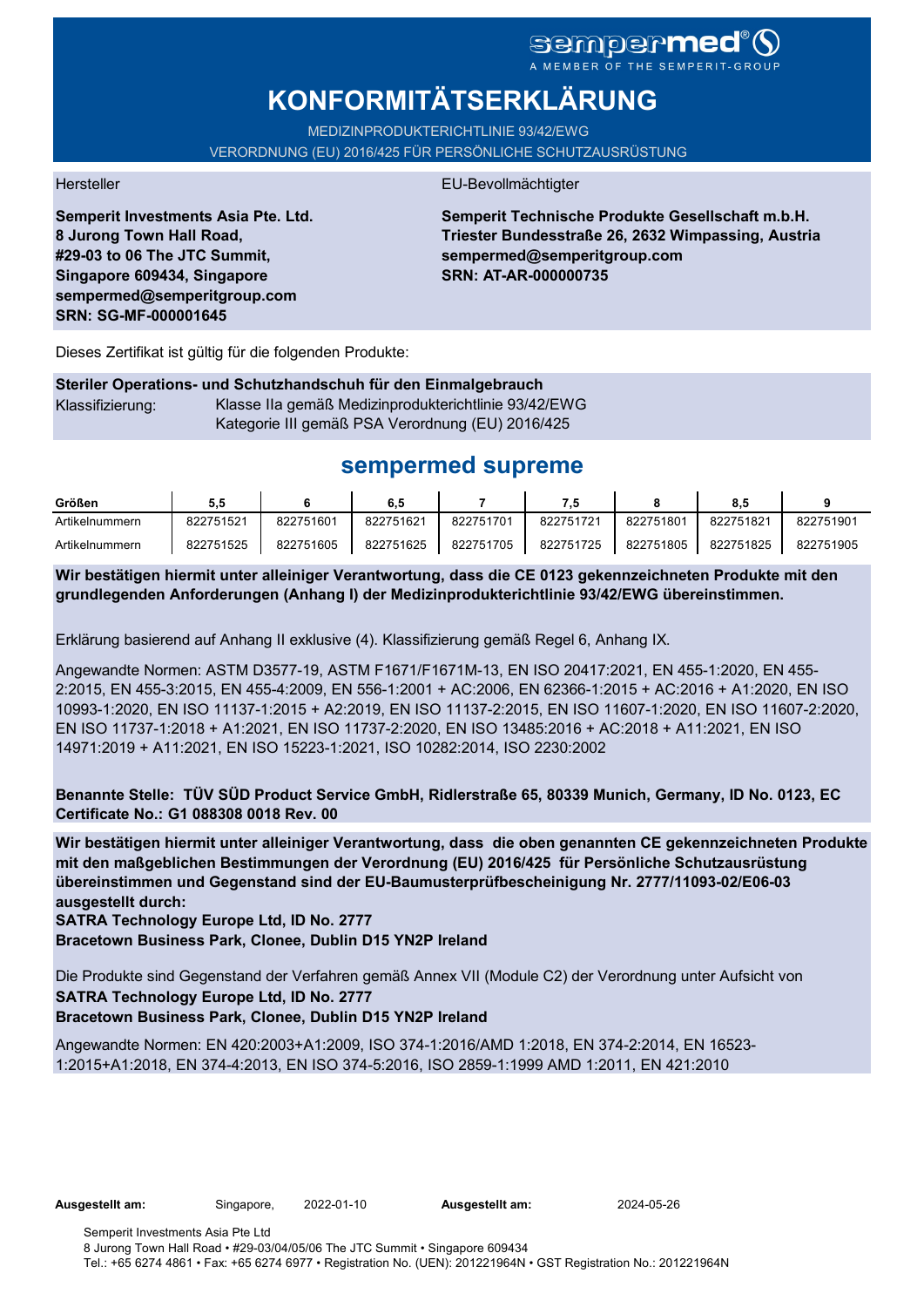# sempermed<sup>®</sup>()

# **DÉCLARATION DE CONFORMITÉ**

DIRECTIVE SUR LES DISPOSITIFS MÉDICAUX 93/42/CEE RÈGLEMENT (UE) 2016/425 POUR L'ÉQUIPEMENT DE PROTECTION INDIVIDUELLE

**Semperit Investments Asia Pte. Ltd. 8 Jurong Town Hall Road, #29-03 to 06 The JTC Summit, Singapore 609434, Singapore sempermed@semperitgroup.com SRN: SG-MF-000001645**

### Fabricant **Représentant UE**

**Semperit Technische Produkte Gesellschaft m.b.H. Triester Bundesstraße 26, 2632 Wimpassing, Austria sempermed@semperitgroup.com SRN: AT-AR-000000735**

Ce certificat est valable pour les produits suivants :

#### **Gant de protection chirurgical stérile à usage unique**

Classification : Classe IIa selon la directive pour dispositifs médicaux 93/42/EEC Catégorie III selon la directive EPI (UE) 2016/425

## **sempermed supreme**

| <b>Tailles</b>    | 5.5       |           | 6.5       |           |           |           | 8.5       |           |
|-------------------|-----------|-----------|-----------|-----------|-----------|-----------|-----------|-----------|
| Numéros d'article | 822751521 | 822751601 | 822751621 | 822751701 | 822751721 | 822751801 | 822751821 | 822751901 |
| Numéros d'article | 822751525 | 822751605 | 822751625 | 822751705 | 822751725 | 822751805 | 822751825 | 822751905 |

**Par la présente, nous déclarons sous notre propre responsabilité que les produits portant le symbole CE 0123 sont conformes aux exigences essentielles (Annexe I) de la directive sur les dispositifs médicaux 93/42/CEE.**

La déclaration se fonde sur l'annexe II mis à part (4). Classification selon la règle 6, annexe IX.

Normes appliquées : ASTM D3577-19, ASTM F1671/F1671M-13, EN ISO 20417:2021, EN 455-1:2020, EN 455-2:2015, EN 455-3:2015, EN 455-4:2009, EN 556-1:2001 + AC:2006, EN 62366-1:2015 + AC:2016 + A1:2020, EN ISO 10993- 1:2020, EN ISO 11137-1:2015 + A2:2019, EN ISO 11137-2:2015, EN ISO 11607-1:2020, EN ISO 11607-2:2020, EN ISO 11737-1:2018 + A1:2021, EN ISO 11737-2:2020, EN ISO 13485:2016 + AC:2018 + A11:2021, EN ISO 14971:2019 + A11:2021, EN ISO 15223-1:2021, ISO 10282:2014, ISO 2230:2002

**Organisme notifié : TÜV SÜD Product Service GmbH, Ridlerstraße 65, 80339 Munich, Germany, ID No. 0123, EC Certificate No.: G1 088308 0018 Rev. 00** 

**Par la présente, nous déclarons sous notre propre responsabilité que les produits portant le symbole CE mentionnés ci-dessus sont conformes aux dispositions essentielles de la directive (UE) 2016/425 concernant l'équipement de protection individuelle sont identiques à l'équipement de protection individuelle faisant l'objet du certificat d'examen de type UE numéro 2777/11093-02/E06-03 délivré par:**

### **SATRA Technology Europe Ltd, ID No. 2777**

**Bracetown Business Park, Clonee, Dublin D15 YN2P Ireland**

Les produits sont soumis aux procédures visées dans l'annexe VII (Module C2) de la directive sous la surveillance de **SATRA Technology Europe Ltd, ID No. 2777**

### **Bracetown Business Park, Clonee, Dublin D15 YN2P Ireland**

Normes appliquées : EN 420:2003+A1:2009, ISO 374-1:2016/AMD 1:2018, EN 374-2:2014, EN 16523- 1:2015+A1:2018, EN 374-4:2013, EN ISO 374-5:2016, ISO 2859-1:1999 AMD 1:2011, EN 421:2010

**Délivré le :** Singapore, 2022-01-10 **Valable jusqu'au :** 2024-05-26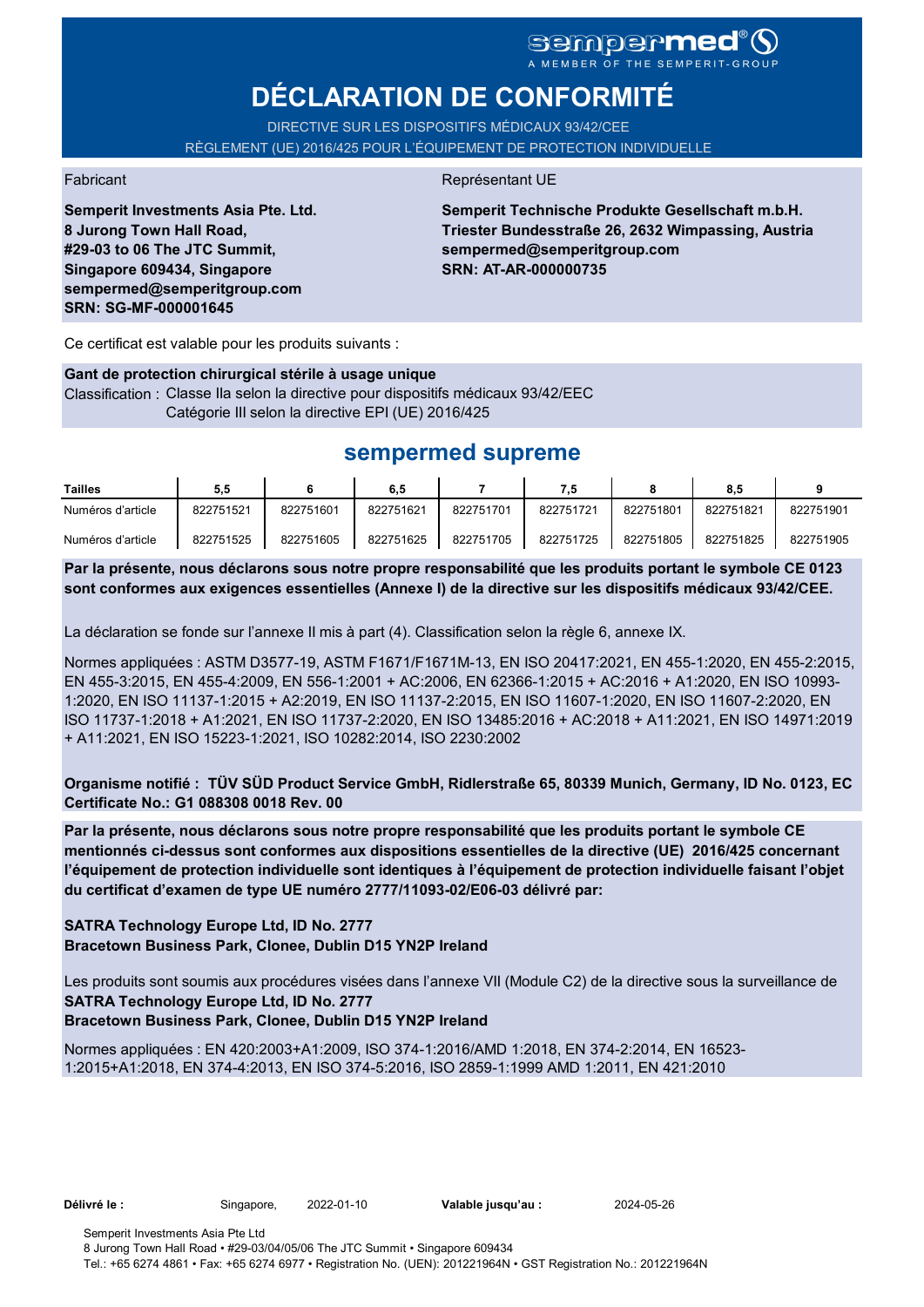# sempermed®(

# **DICHIARAZIONE DI CONFORMITÀ**

DIRETTIVA SUL DISPOSITIVO MEDICO 93/42 / CEE REGOLAMENTO (UE) 2016/425 DELL'APPARECCHIATURA DI PROTEZIONE INDIVIDUALE

Produttore **Rappresentante autorizzato nell'UE** 

**Semperit Investments Asia Pte. Ltd. 8 Jurong Town Hall Road, #29-03 to 06 The JTC Summit, Singapore 609434, Singapore sempermed@semperitgroup.com SRN: SG-MF-000001645**

**Semperit Technische Produkte Gesellschaft m.b.H. Triester Bundesstraße 26, 2632 Wimpassing, Austria sempermed@semperitgroup.com SRN: AT-AR-000000735**

Questo certificato è valido per il seguente prodotto:

**Guanto chirurgico e protettivo sterile monouso** Clasificazione: Classe IIa secondo la direttiva MD 93/42 / CEE Categoria III secondo il regolamento (UE) 2016/425 del PPE

# **sempermed supreme**

| Misure          | 5,5       |           | 6,5       |           | 7.5       |           | 8,5       |           |
|-----------------|-----------|-----------|-----------|-----------|-----------|-----------|-----------|-----------|
| Codici articolo | 822751521 | 822751601 | 822751621 | 822751701 | 822751721 | 822751801 | 822751821 | 822751901 |
| Codici articolo | 822751525 | 822751605 | 822751625 | 822751705 | 822751725 | 822751805 | 822751825 | 822751905 |

**Con la presente, dichiariamo sotto la nostra esclusiva responsabilità che il prodotto con marchio CE 0123 sopra descritto soddisfa i requisiti essenziali (allegato I) della direttiva sui dispositivi medici 93/42 / CEE.**

Dichiarazione basata sull'allegato II escluso (4). Classificazione secondo la regola 6, appendice IX.

Norme applicate: ASTM D3577-19, ASTM F1671/F1671M-13, EN ISO 20417:2021, EN 455-1:2020, EN 455-2:2015, EN 455-3:2015, EN 455-4:2009, EN 556-1:2001 + AC:2006, EN 62366-1:2015 + AC:2016 + A1:2020, EN ISO 10993- 1:2020, EN ISO 11137-1:2015 + A2:2019, EN ISO 11137-2:2015, EN ISO 11607-1:2020, EN ISO 11607-2:2020, EN ISO 11737-1:2018 + A1:2021, EN ISO 11737-2:2020, EN ISO 13485:2016 + AC:2018 + A11:2021, EN ISO 14971:2019 + A11:2021, EN ISO 15223-1:2021, ISO 10282:2014, ISO 2230:2002

**Organismo notificato: TÜV SÜD Product Service GmbH, Ridlerstraße 65, 80339 Munich, Germany, ID No. 0123, EC Certificate No.: G1 088308 0018 Rev. 00** 

**Con la presente, dichiariamo sotto la nostra esclusiva responsabilità che il prodotto con marchio CE sopra descritto è conforme alle disposizioni applicabili del Regolamento (UE) 2016/425 sui dispositivi di protezione individuale ed è identico al dispositivo di protezione personale che è soggetto al Certificato di Esame di Tipo UE n. 2777/11093-02/E06-03 rilasciato da:**

**SATRA Technology Europe Ltd, ID No. 2777**

**Bracetown Business Park, Clonee, Dublin D15 YN2P Ireland**

ed è soggetto alla procedura di cui all'allegato VII (modulo C2) del regolamento (UE) 2016/425 sotto il controllo di

### **SATRA Technology Europe Ltd, ID No. 2777**

**Bracetown Business Park, Clonee, Dublin D15 YN2P Ireland**

Norme applicate: EN 420:2003+A1:2009, ISO 374-1:2016/AMD 1:2018, EN 374-2:2014, EN 16523- 1:2015+A1:2018, EN 374-4:2013, EN ISO 374-5:2016, ISO 2859-1:1999 AMD 1:2011, EN 421:2010

| Rilasciato : |  |
|--------------|--|
|              |  |

**Rilasciato :** Singapore, 2022-01-10 **Scade:** 2024-05-26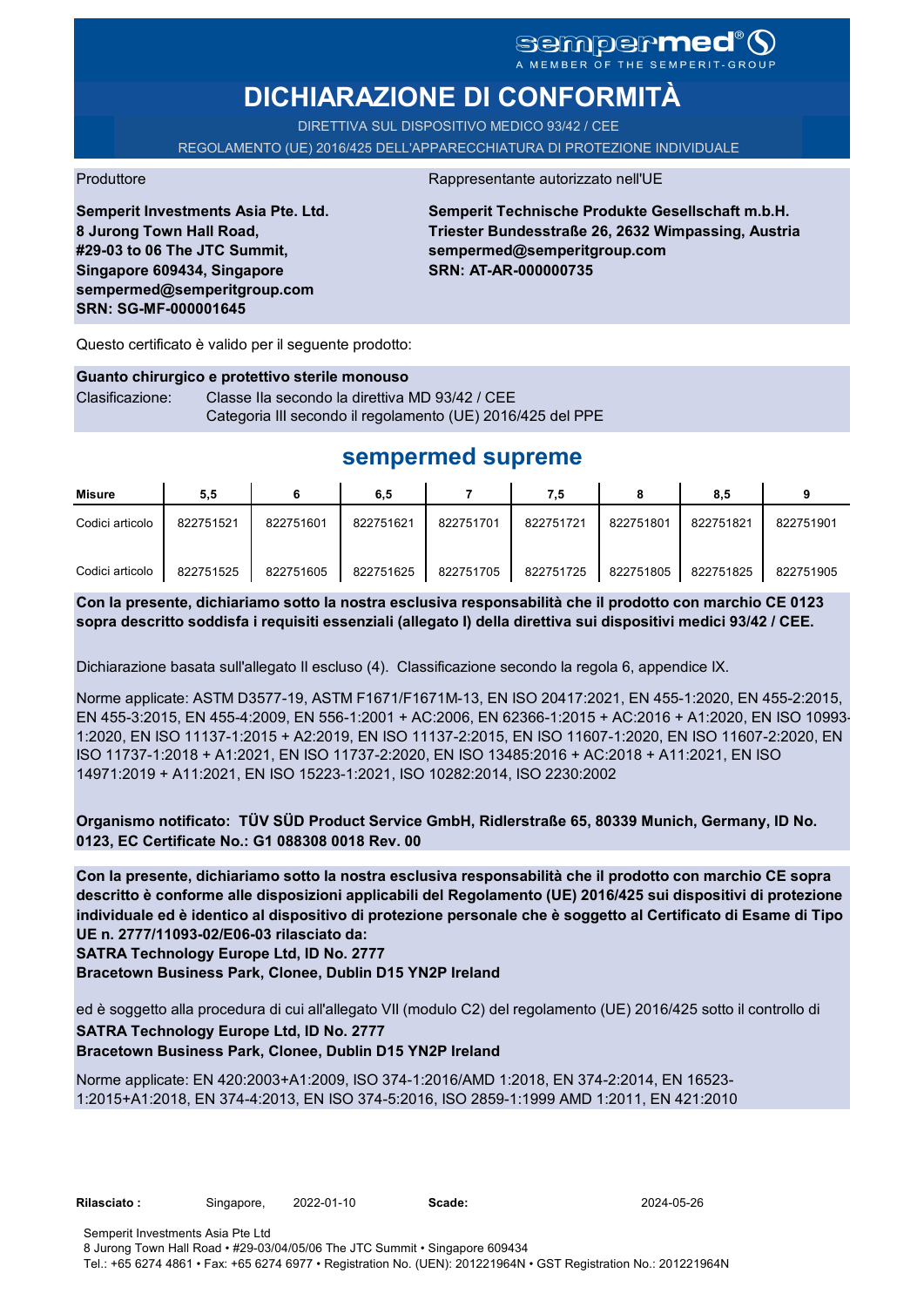## sempermed<sup>®</sup>Q A MEMBER OF THE SEMPERIT-GROUP

# **CONFORMITEITSVERKLARING**

RICHTLIJN MEDISCHE PRODUCTEN 93/42 / EEG VERORDENING (EU) 2016/425 BETREFFENDE PERSOONLIJKE BESCHERMENDE UITRUSTING

Fabrikant Gemachtigde EU

**Semperit Investments Asia Pte. Ltd. 8 Jurong Town Hall Road, #29-03 to 06 The JTC Summit, Singapore 609434, Singapore sempermed@semperitgroup.com SRN: SG-MF-000001645**

**Semperit Technische Produkte Gesellschaft m.b.H. Triester Bundesstraße 26, 2632 Wimpassing, Austria sempermed@semperitgroup.com SRN: AT-AR-000000735**

Dit certificaat is geldig voor de volgende producten:

### **Steriele chirurgische en beschermende handschoenen voor eenmalig gebruik** Classificatie: Klasse IIa volgens Richtlijn 93/42 / EEG betreffende medische hulpmiddelen Categorie III volgens PBM-verordening (EU) 2016/425

# **sempermed supreme**

| Maten          | 5,5       |           | 6,5       |           | 7,5       |           | 8.5       |           |
|----------------|-----------|-----------|-----------|-----------|-----------|-----------|-----------|-----------|
| Artikelnummers | 822751521 | 822751601 | 822751621 | 822751701 | 822751721 | 822751801 | 822751821 | 822751901 |
| Artikelnummers | 822751525 | 822751605 | 822751625 | 822751705 | 822751725 | 822751805 | 822751825 | 822751905 |

**Wij verklaren hierbij onder uitsluitende verantwoordelijkheid, dat de CE 0123-gemarkeerde producten voldoen aan de essentiële vereisten (Bijlage I) van de Richtlijn Medische Hulpmiddelen 93/42 / EEG.**

Verklaring uitsluitend gebaseerd op bijlage II (4). Indeling volgens regel 6, bijlage IX.

Toegepaste normen: ASTM D3577-19, ASTM F1671/F1671M-13, EN ISO 20417:2021, EN 455-1:2020, EN 455- 2:2015, EN 455-3:2015, EN 455-4:2009, EN 556-1:2001 + AC:2006, EN 62366-1:2015 + AC:2016 + A1:2020, EN ISO 10993-1:2020, EN ISO 11137-1:2015 + A2:2019, EN ISO 11137-2:2015, EN ISO 11607-1:2020, EN ISO 11607- 2:2020, EN ISO 11737-1:2018 + A1:2021, EN ISO 11737-2:2020, EN ISO 13485:2016 + AC:2018 + A11:2021, EN ISO 14971:2019 + A11:2021, EN ISO 15223-1:2021, ISO 10282:2014, ISO 2230:2002

**Aangewezen instantie: TÜV SÜD Product Service GmbH, Ridlerstraße 65, 80339 Munich, Germany, ID No. 0123, EC Certificate No.: G1 088308 0018 Rev. 00** 

**Hierbij verklaren wij onder uitsluitende verantwoordelijkheid, dat de bovengenoemde CE-gemarkeerde producten voldoen aan de relevante bepalingen van de Verordening (EU) 2016/425 over persoonlijke beschermingsmiddelen en het onderworpen zijn aan het certificaat van EU-typeonderzoek nr.2777/11093- 02/E06-03 uitgegeven door:**

**SATRA Technology Europe Ltd, ID No. 2777**

**Bracetown Business Park, Clonee, Dublin D15 YN2P Ireland**

De producten vallen onder de procedures van bijlage VII (module C2) van de verordening onder toezicht van **SATRA Technology Europe Ltd, ID No. 2777**

### **Bracetown Business Park, Clonee, Dublin D15 YN2P Ireland**

Toegepaste normen: EN 420:2003+A1:2009, ISO 374-1:2016/AMD 1:2018, EN 374-2:2014, EN 16523- 1:2015+A1:2018, EN 374-4:2013, EN ISO 374-5:2016, ISO 2859-1:1999 AMD 1:2011, EN 421:2010

**Uitgegeven op:** Singapore, 2022-01-10 **Geldig tot:** 2024-05-26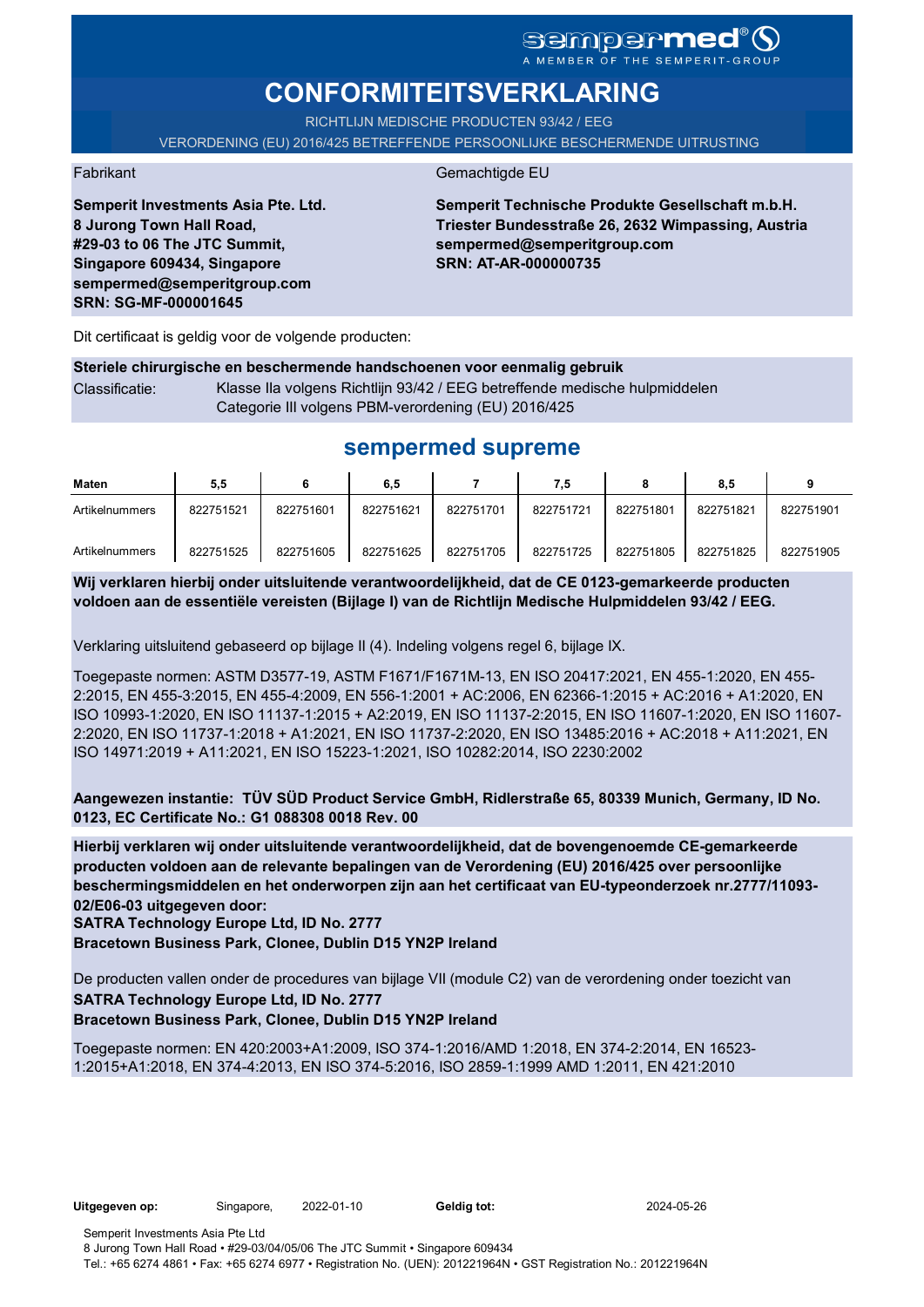# sempermed<sup>®</sup> Q

# **DECLARACIÓN DE CONFORMIDAD**

DIRECTIVA DE PRODUCTOS MEDICINALES 93/42/EWG ORDENANZA (EU) 2016/425 PARA EQUIPAMIENTOS PERSONALES

Fabricante de la UE de la UE de la UE de la UE de la UE de la UE de la UE de la UE de la UE de la UE de la UE

**Semperit Investments Asia Pte. Ltd. 8 Jurong Town Hall Road, #29-03 to 06 The JTC Summit, Singapore 609434, Singapore sempermed@semperitgroup.com SRN: SG-MF-000001645**

**Semperit Technische Produkte Gesellschaft m.b.H. Triester Bundesstraße 26, 2632 Wimpassing, Austria sempermed@semperitgroup.com SRN: AT-AR-000000735**

El presente certificado es válido para los siguientes productos:

## **Guante estéril de operación y protección para un solo uso** Clasificación: Clase Ila según la Directiva de Productos Medicinales 93/42/EEC Categoría III según el Reglamento EPI (EU) 2016/425

# **sempermed supreme**

| <b>Tamaños</b>        | 5,5       |           | 6,5       |           | 7,5       |           | 8.5       |           |
|-----------------------|-----------|-----------|-----------|-----------|-----------|-----------|-----------|-----------|
| Número de<br>artículo | 822751521 | 822751601 | 822751621 | 822751701 | 822751721 | 822751801 | 822751821 | 822751901 |
| Número de<br>artículo | 822751525 | 822751605 | 822751625 | 822751705 | 822751725 | 822751805 | 822751825 | 822751905 |

**Por la presente confirmamos bajo nuestra exclusiva responsabilidad que los productos con marcado CE 0123 cumplen con los requisitos esenciales (Anexo I) de la Directiva 93/42/CEE sobre productos sanitarios.**

Declaración basada en el anexo II, excluido el punto 4. Clasificación según la regla 6, anexo IX

Normas aplicadas: ASTM D3577-19, ASTM F1671/F1671M-13, EN ISO 20417:2021, EN 455-1:2020, EN 455-2:2015, EN 455-3:2015, EN 455-4:2009, EN 556-1:2001 + AC:2006, EN 62366-1:2015 + AC:2016 + A1:2020, EN ISO 10993- 1:2020, EN ISO 11137-1:2015 + A2:2019, EN ISO 11137-2:2015, EN ISO 11607-1:2020, EN ISO 11607-2:2020, EN ISO 11737-1:2018 + A1:2021, EN ISO 11737-2:2020, EN ISO 13485:2016 + AC:2018 + A11:2021, EN ISO 14971:2019 + A11:2021, EN ISO 15223-1:2021, ISO 10282:2014, ISO 2230:2002

**Organismo notificado: TÜV SÜD Product Service GmbH, Ridlerstraße 65, 80339 Munich, Germany, ID No. 0123, EC Certificate No.: G1 088308 0018 Rev. 00** 

**Por la presente confirmamos, bajo nuestra exclusiva responsabilidad, que los productos arriba mencionados con la marca CE cumplen con las disposiciones pertinentes del Reglamento (UE) 2016/425 para equipos de protección personal y están sujetos al Certificado de examen de tipo nº. 2777/11093-02/E06-03 expedido por:**

### **SATRA Technology Europe Ltd, ID No. 2777**

**Bracetown Business Park, Clonee, Dublin D15 YN2P Ireland**

Los productos están sujetos a los procedimientos establecidos en el anexo VII (módulo C2) del Reglamento bajo la supervisión de

## **SATRA Technology Europe Ltd, ID No. 2777**

**Bracetown Business Park, Clonee, Dublin D15 YN2P Ireland**

Normas aplicadas: EN 420:2003+A1:2009, ISO 374-1:2016/AMD 1:2018, EN 374-2:2014, EN 16523-1:2015+A1:2018, EN 374-4:2013, EN ISO 374-5:2016, ISO 2859-1:1999 AMD 1:2011, EN 421:2010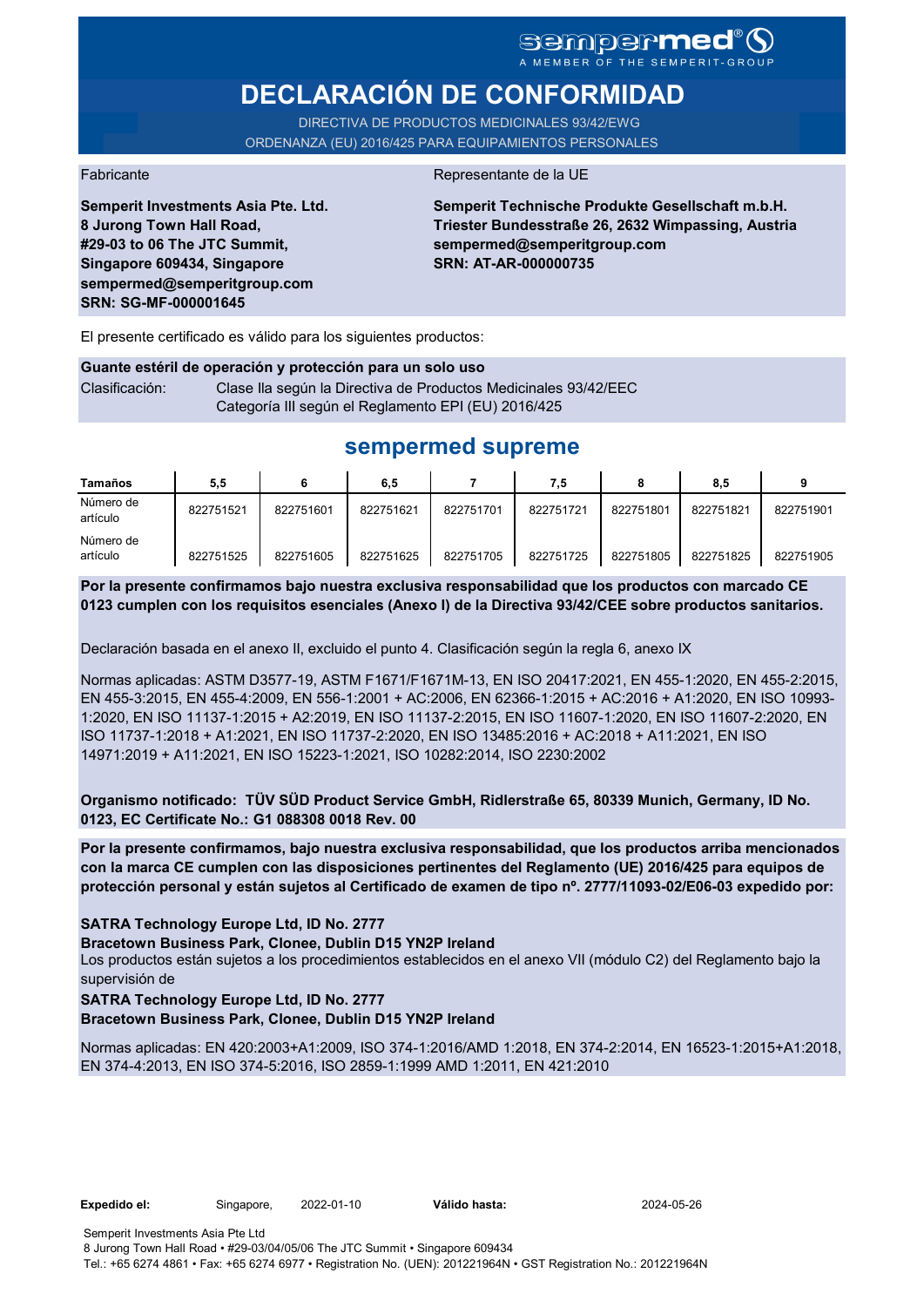## **sempermed®** A MEMBER OF THE SEMPERIT-GROUP

**DECLARAÇÃO DE CONFORMIDADE**

DIRETIVA 93/42/CEE SOBRE DISPOSITIVOS MÉDICOS REGULAMENTO (UE) 2016/425 SOBRE EQUIPAMENTO DE PROTEÇÃO INDIVIDUAL

Fabricante da UE

**Semperit Investments Asia Pte. Ltd. 8 Jurong Town Hall Road, #29-03 to 06 The JTC Summit, Singapore 609434, Singapore sempermed@semperitgroup.com SRN: SG-MF-000001645**

**Semperit Technische Produkte Gesellschaft m.b.H. Triester Bundesstraße 26, 2632 Wimpassing, Austria sempermed@semperitgroup.com SRN: AT-AR-000000735**

Este certificado é válido para os seguintes produtos:

#### **Luva cirúrgica e de proteção estéril para uso único**

Classificação: Classe IIa de acordo com a Diretiva de Dispositivos Médicos 93/42/CEE Categoria III de acordo com o regulamento EPI (UE) 2016/425

# **sempermed supreme**

| <b>Tamanhos</b>      | 5,5       |           | 6,5       |           | 7,5       |           | 8,5       |           |
|----------------------|-----------|-----------|-----------|-----------|-----------|-----------|-----------|-----------|
| Números de<br>artigo | 822751521 | 822751601 | 822751621 | 822751701 | 822751721 | 822751801 | 822751821 | 822751901 |
| Números de<br>artigo | 822751525 | 822751605 | 822751625 | 822751705 | 822751725 | 822751805 | 822751825 | 822751905 |

**Declaramos desta forma, sob a nossa exclusiva responsabilidade, que os produtos com a marca CE 0123 estão em conformidade com os requisitos essenciais (anexo I) da Diretriz de Dispositivos Médicos 93/42/CEE.**

Declaração baseada no anexo II excluindo (4). Classificação de acordo com a regra 6, anexo IX.

Normas aplicadas: ASTM D3577-19, ASTM F1671/F1671M-13, EN ISO 20417:2021, EN 455-1:2020, EN 455- 2:2015, EN 455-3:2015, EN 455-4:2009, EN 556-1:2001 + AC:2006, EN 62366-1:2015 + AC:2016 + A1:2020, EN ISO 10993-1:2020, EN ISO 11137-1:2015 + A2:2019, EN ISO 11137-2:2015, EN ISO 11607-1:2020, EN ISO 11607-2:2020, EN ISO 11737-1:2018 + A1:2021, EN ISO 11737-2:2020, EN ISO 13485:2016 + AC:2018 + A11:2021, EN ISO 14971:2019 + A11:2021, EN ISO 15223-1:2021, ISO 10282:2014, ISO 2230:2002

**Organismo nomeado: TÜV SÜD Product Service GmbH, Ridlerstraße 65, 80339 Munich, Germany, ID No. 0123, EC Certificate No.: G1 088308 0018 Rev. 00** 

**Declaramos desta forma, sob a nossa exclusiva responsabilidade, que os produtos com a marca CE acima mencionados estão em conformidade com as disposições relevantes do regulamento (UE) 2016/425 para Equipamentos de Proteção Individual e são objeto do certificado de exame de tipo da UE n.º 2777/11093-02/E06-03 emitido por:**

**SATRA Technology Europe Ltd, ID No. 2777**

**Bracetown Business Park, Clonee, Dublin D15 YN2P Ireland**

Os produtos são objeto dos procedimentos previstos no anexo VII (módulo C2) do regulamento, sob a supervisão de

### **SATRA Technology Europe Ltd, ID No. 2777**

**Bracetown Business Park, Clonee, Dublin D15 YN2P Ireland**

Normas aplicadas: EN 420:2003+A1:2009, ISO 374-1:2016/AMD 1:2018, EN 374-2:2014, EN 16523- 1:2015+A1:2018, EN 374-4:2013, EN ISO 374-5:2016, ISO 2859-1:1999 AMD 1:2011, EN 421:2010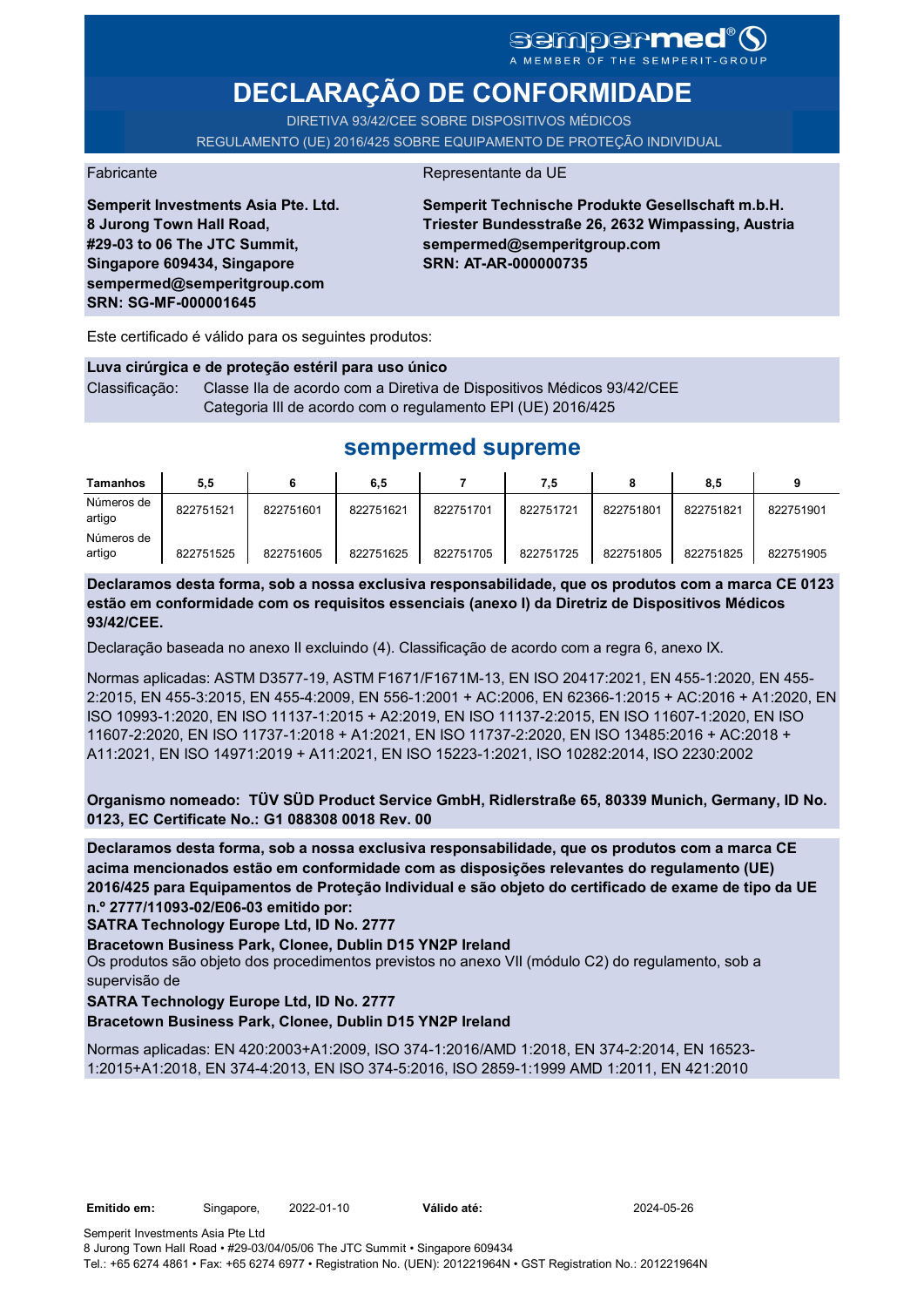**DEKLARATON OM ÖVERENSSTÄMMELSE** 

DIREkTIV 93/42/EEC MEDICINTEKNISKA PRODUKTER EU-FÖRORDNING 2016/425 FÖR PERSONLIG SKYDDSUTRUSTNING

**Semperit Investments Asia Pte. Ltd. 8 Jurong Town Hall Road, #29-03 to 06 The JTC Summit, Singapore 609434, Singapore sempermed@semperitgroup.com SRN: SG-MF-000001645**

### Tillverkare Behörig representant hos EU

**Semperit Technische Produkte Gesellschaft m.b.H. Triester Bundesstraße 26, 2632 Wimpassing, Austria sempermed@semperitgroup.com SRN: AT-AR-000000735**

Detta certifikat gäller följande produkt:

#### **Steril kirurgi- ioch skyddshandske för engångsanvändning**

| Klassificering: | Klass la enlligt EU-direktiv för medicintek-niska produkter (MD) 93/42/EEC      |
|-----------------|---------------------------------------------------------------------------------|
|                 | Kategori III enligt EU-förordning för personlig skyddsutrustning (PPE) 2016/425 |

## **sempermed supreme**

| <b>Storlekar</b> | 5.5       |           | 6,5       |           | 7.5       |           | 8.5       |           |
|------------------|-----------|-----------|-----------|-----------|-----------|-----------|-----------|-----------|
| Artikelnummer    | 822751521 | 822751601 | 822751621 | 822751701 | 822751721 | 822751801 | 822751821 | 822751901 |
| Artikelnummer    | 822751525 | 822751605 | 822751625 | 822751705 | 822751725 | 822751805 | 822751825 | 822751905 |

**Vi förklarar härmed under eget exklusivt ansvar att ovan beskrivna, CE 0123-markerade produkt stämmer överens med erforderliga krav (Bilaga I) i direktivet för medicinska produkter 93/42/EEC.**

Deklaration enligt Bilaga II, (4) undantagen. Klassifiering enligt 6, Bilaga IX.

Tillämpade standarder: ASTM D3577-19, ASTM F1671/F1671M-13, EN ISO 20417:2021, EN 455-1:2020, EN 455- 2:2015, EN 455-3:2015, EN 455-4:2009, EN 556-1:2001 + AC:2006, EN 62366-1:2015 + AC:2016 + A1:2020, EN ISO 10993-1:2020, EN ISO 11137-1:2015 + A2:2019, EN ISO 11137-2:2015, EN ISO 11607-1:2020, EN ISO 11607- 2:2020, EN ISO 11737-1:2018 + A1:2021, EN ISO 11737-2:2020, EN ISO 13485:2016 + AC:2018 + A11:2021, EN ISO 14971:2019 + A11:2021, EN ISO 15223-1:2021, ISO 10282:2014, ISO 2230:2002

**Angiven myndighet: TÜV SÜD Product Service GmbH, Ridlerstraße 65, 80339 Munich, Germany, ID No. 0123, EC Certificate No.: G1 088308 0018 Rev. 00** 

**Vi förklarar härmed under eget exklusivt ansvar att ovan beskrivna, CE-markerade produkt stämmer överens med tillämpliga bestämmelser i EU-förordningen 2016/425 för personlig skyddsutrustning och är identisk med den personliga skyddsutrustning som anges i EU-certifikat för typgranskning nummer2777/11093-02/E06-03 daterad av:**

**SATRA Technology Europe Ltd, ID No. 2777**

**Bracetown Business Park, Clonee, Dublin D15 YN2P Ireland**

och är föremål för den procedur som beskrivs i Bilaga VII (Modul C2) till EU-förordningen 2016/425 under the supervision of under uppsikt av

#### **SATRA Technology Europe Ltd, ID No. 2777**

#### **Bracetown Business Park, Clonee, Dublin D15 YN2P Ireland**

Tillämpade standarder: EN 420:2003+A1:2009, ISO 374-1:2016/AMD 1:2018, EN 374-2:2014, EN 16523- 1:2015+A1:2018, EN 374-4:2013, EN ISO 374-5:2016, ISO 2859-1:1999 AMD 1:2011, EN 421:2010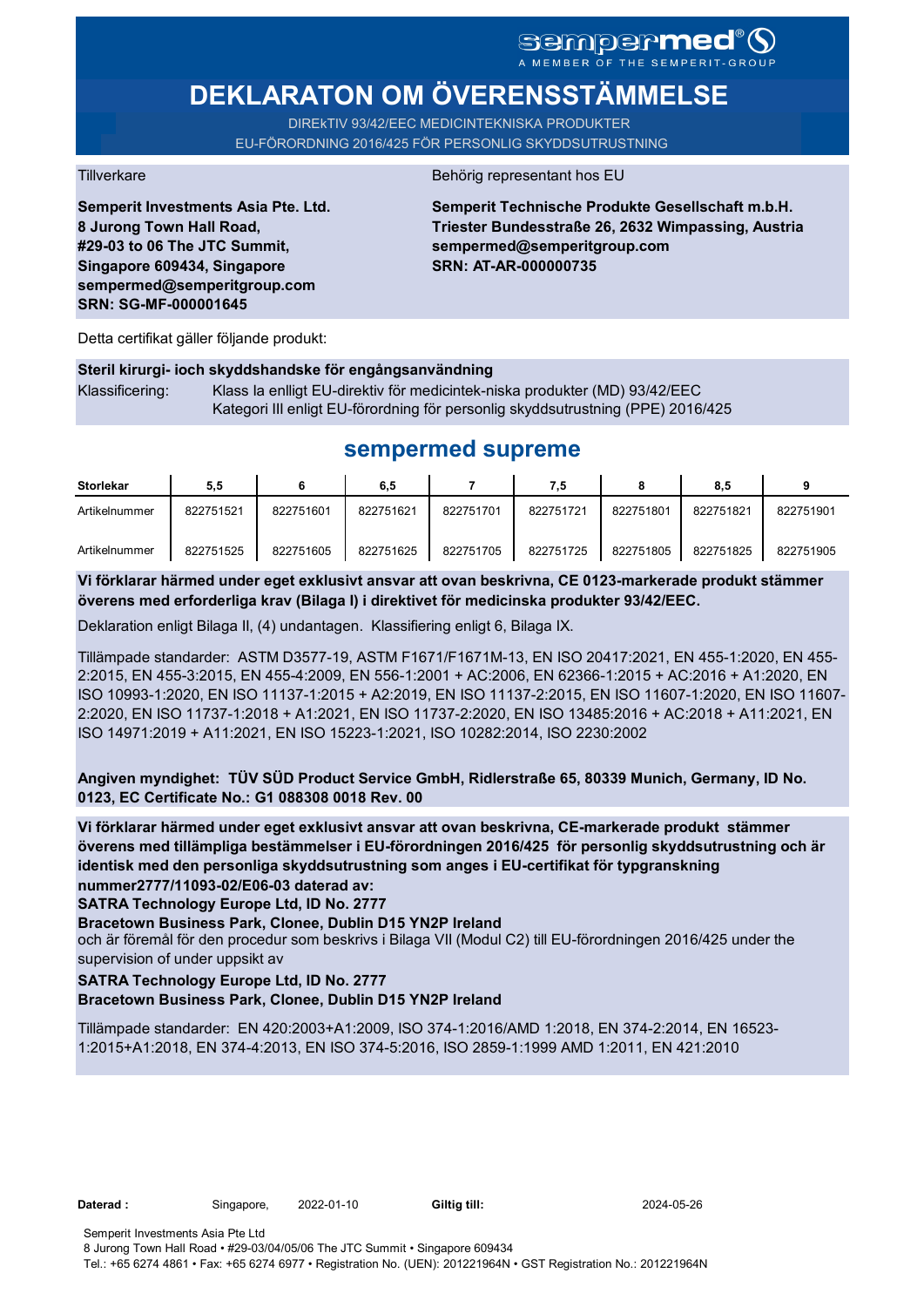# SGMDGP**MCC**<sup>®</sup>

# **KONFORMITETSERKLÆRING**

DIREKTIV 93/42/EØF OM MEDICINSK UDSTYR FORORDNING (EU) 2016/425 FOR PERSONLIGE VÆRNEMIDLER

#### Producent **EU-befuldmægtigede**

**Semperit Investments Asia Pte. Ltd. 8 Jurong Town Hall Road, #29-03 to 06 The JTC Summit, Singapore 609434, Singapore sempermed@semperitgroup.com SRN: SG-MF-000001645**

**Semperit Technische Produkte Gesellschaft m.b.H. Triester Bundesstraße 26, 2632 Wimpassing, Austria sempermed@semperitgroup.com SRN: AT-AR-000000735**

Dette certifikat er gyldigt for følgende produkter:

## **Steril operations- og beskyttelseshandske til engangsbrug** Klassificering: Klasse IIa jævnfør 93/42/EØF-retningslinjerne for medicinsk udstyr Kategori III jævnfør PVM-forordningen (EU) 2016/425

# **sempermed supreme**

| Størrelser   | 5.5       |           | 6,5       |           |           |           | 8,5       |           |
|--------------|-----------|-----------|-----------|-----------|-----------|-----------|-----------|-----------|
| Artikelnumre | 822751521 | 822751601 | 822751621 | 822751701 | 822751721 | 822751801 | 822751821 | 822751901 |
| Artikelnumre | 822751525 | 822751605 | 822751625 | 822751705 | 822751725 | 822751805 | 822751825 | 822751905 |

**Vi bekræfter hermed under fuldt ansvar, at de ovenfor nævnte CE 0123-mærkede produkter stemmer overens med med de grundliggende krav (bilag I) i retningslinjerne for medicinsk udstyr 93/42/EØF.**

Forklaring baseret på bilag II exklusiv (4). Klassificering jævnfør regel 6, bilag IX.

Anvendte standarder: ASTM D3577-19, ASTM F1671/F1671M-13, EN ISO 20417:2021, EN 455-1:2020, EN 455- 2:2015, EN 455-3:2015, EN 455-4:2009, EN 556-1:2001 + AC:2006, EN 62366-1:2015 + AC:2016 + A1:2020, EN ISO 10993-1:2020, EN ISO 11137-1:2015 + A2:2019, EN ISO 11137-2:2015, EN ISO 11607-1:2020, EN ISO 11607- 2:2020, EN ISO 11737-1:2018 + A1:2021, EN ISO 11737-2:2020, EN ISO 13485:2016 + AC:2018 + A11:2021, EN ISO 14971:2019 + A11:2021, EN ISO 15223-1:2021, ISO 10282:2014, ISO 2230:2002

**Det nævnte sted: TÜV SÜD Product Service GmbH, Ridlerstraße 65, 80339 Munich, Germany, ID No. 0123, EC Certificate No.: G1 088308 0018 Rev. 00** 

**Vi bekræfter hermed under fuldt ansvar, at de ovenfor nævnte CE-mærkede produkter stemmer overens med med de afgørende bestemmelser i forordningen (EU) 2016/425 for personlige værnemidler, og er genstand for EU-certificering af typeafprøvning nr.2777/11093-02/E06-03 udstedt gennem:**

**SATRA Technology Europe Ltd, ID No. 2777**

**Bracetown Business Park, Clonee, Dublin D15 YN2P Ireland**

Produkterne er genstand for procedurer jævnfør VII (modul C2) i forordningen med opsyn af

**SATRA Technology Europe Ltd, ID No. 2777**

**Bracetown Business Park, Clonee, Dublin D15 YN2P Ireland**

Anvendte standarder: EN 420:2003+A1:2009, ISO 374-1:2016/AMD 1:2018, EN 374-2:2014, EN 16523- 1:2015+A1:2018, EN 374-4:2013, EN ISO 374-5:2016, ISO 2859-1:1999 AMD 1:2011, EN 421:2010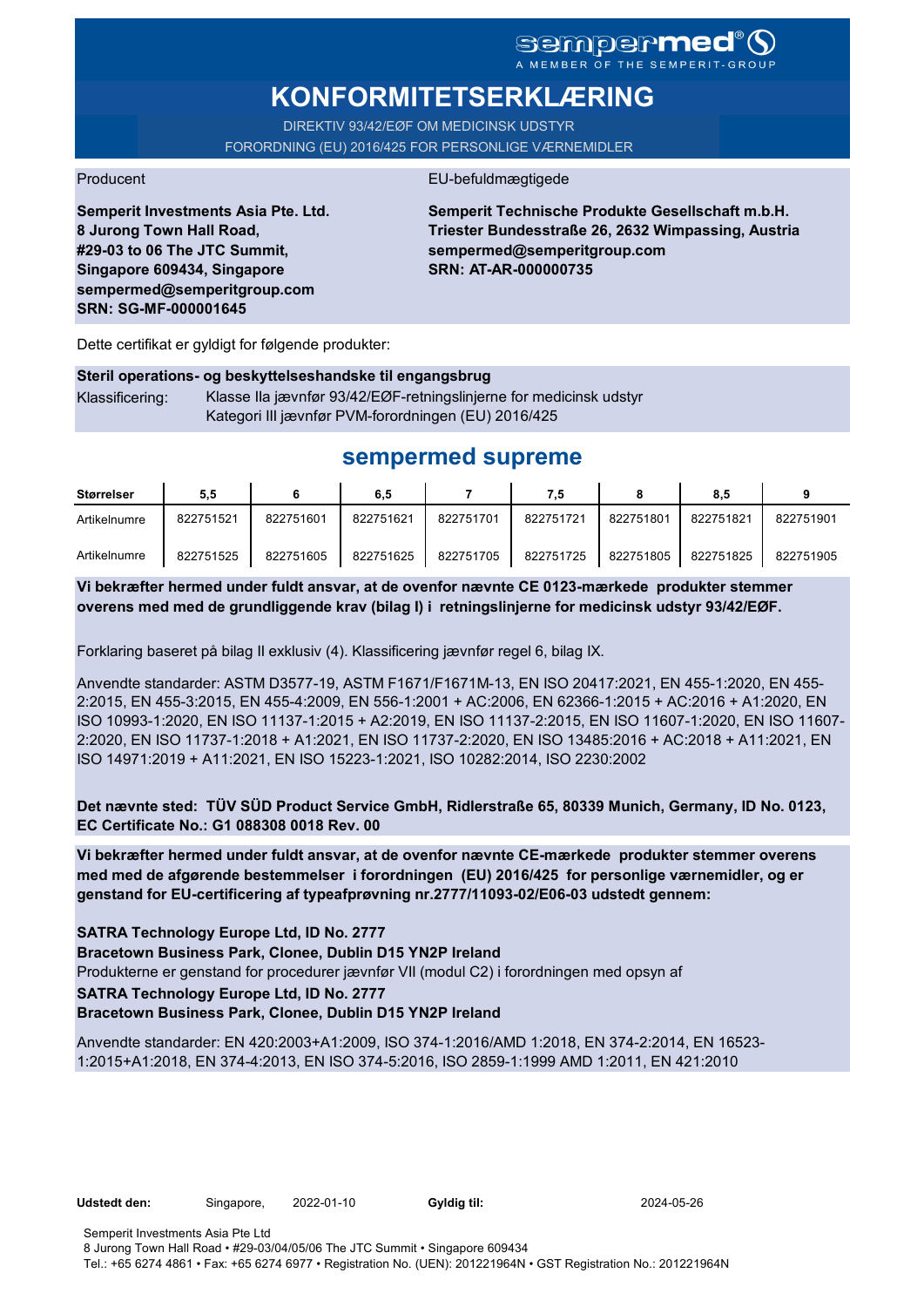# **KONFORMITETSERKLÆRING**

DIREKTIV FOR MEDISINSK UTSTYR 93/42/EØS FORORDNING (EU) NR. 2016/425 OM PERSONLIG VERNEUTSTYR

### Produsent Autorisert representant i EU

**Semperit Investments Asia Pte. Ltd. 8 Jurong Town Hall Road, #29-03 to 06 The JTC Summit, Singapore 609434, Singapore sempermed@semperitgroup.com SRN: SG-MF-000001645**

**Semperit Technische Produkte Gesellschaft m.b.H. Triester Bundesstraße 26, 2632 Wimpassing, Austria sempermed@semperitgroup.com SRN: AT-AR-000000735**

Dette sertifikatet er gyldig for følgende produkter:

**Steril operasjons- og beskyttelseshanske for engangsbruk** Klassifisering: Klasse IIa i henhold til Direktiv for medisinsk utstyr 93/42/EØS Kategori III i henhold til PVU-forordningen (EU) nr. 2016/425

# **sempermed supreme**

| Størrelser    | 5,5       |           | 6,5       |           | 7.5       |           | 8.5       |           |
|---------------|-----------|-----------|-----------|-----------|-----------|-----------|-----------|-----------|
| Artikkelnumre | 822751521 | 822751601 | 822751621 | 822751701 | 822751721 | 822751801 | 822751821 | 822751901 |
| Artikkelnumre | 822751525 | 822751605 | 822751625 | 822751705 | 822751725 | 822751805 | 822751825 | 822751905 |

**Vi erklærer herved under eneansvar at det CE 0123-merkede produktet oppfyller de grunnleggende kravene (Vedlegg I) i Direktivet for medisinsk utstyr 93/42/EØS.**

Erklæring basert på Vedlegg II unntatt (4). Klassifisering i henhold til Regel nr. 6, Vedlegg IX.

Relevante standarder: ASTM D3577-19, ASTM F1671/F1671M-13, EN ISO 20417:2021, EN 455-1:2020, EN 455- 2:2015, EN 455-3:2015, EN 455-4:2009, EN 556-1:2001 + AC:2006, EN 62366-1:2015 + AC:2016 + A1:2020, EN ISO 10993-1:2020, EN ISO 11137-1:2015 + A2:2019, EN ISO 11137-2:2015, EN ISO 11607-1:2020, EN ISO 11607-2:2020, EN ISO 11737-1:2018 + A1:2021, EN ISO 11737-2:2020, EN ISO 13485:2016 + AC:2018 + A11:2021, EN ISO 14971:2019 + A11:2021, EN ISO 15223-1:2021, ISO 10282:2014, ISO 2230:2002

**Teknisk kontrollorgan: TÜV SÜD Product Service GmbH, Ridlerstraße 65, 80339 Munich, Germany, ID No. 0123, EC Certificate No.: G1 088308 0018 Rev. 00** 

**Vi erklærer herved under eneansvar at det CE-merkede produktet som er nevnt ovenfor oppfyller de relevante bestemmelsene i Forordning (EU) nr. 2016/425 om personlig verneutstyr og er gjenstand for EUtypeprøvesertifikat nr. 2777/11093-02/E06-03 utstedt av:**

**SATRA Technology Europe Ltd, ID No. 2777**

**Bracetown Business Park, Clonee, Dublin D15 YN2P Ireland**

Produktet er gjenstand for prosedyren som er beskrevet i Vedlegg VII (Modul C2) i Forordning nr. 2016/425 under tilsyn av

### **SATRA Technology Europe Ltd, ID No. 2777**

**Bracetown Business Park, Clonee, Dublin D15 YN2P Ireland**

Relevante standarder: EN 420:2003+A1:2009, ISO 374-1:2016/AMD 1:2018, EN 374-2:2014, EN 16523- 1:2015+A1:2018, EN 374-4:2013, EN ISO 374-5:2016, ISO 2859-1:1999 AMD 1:2011, EN 421:2010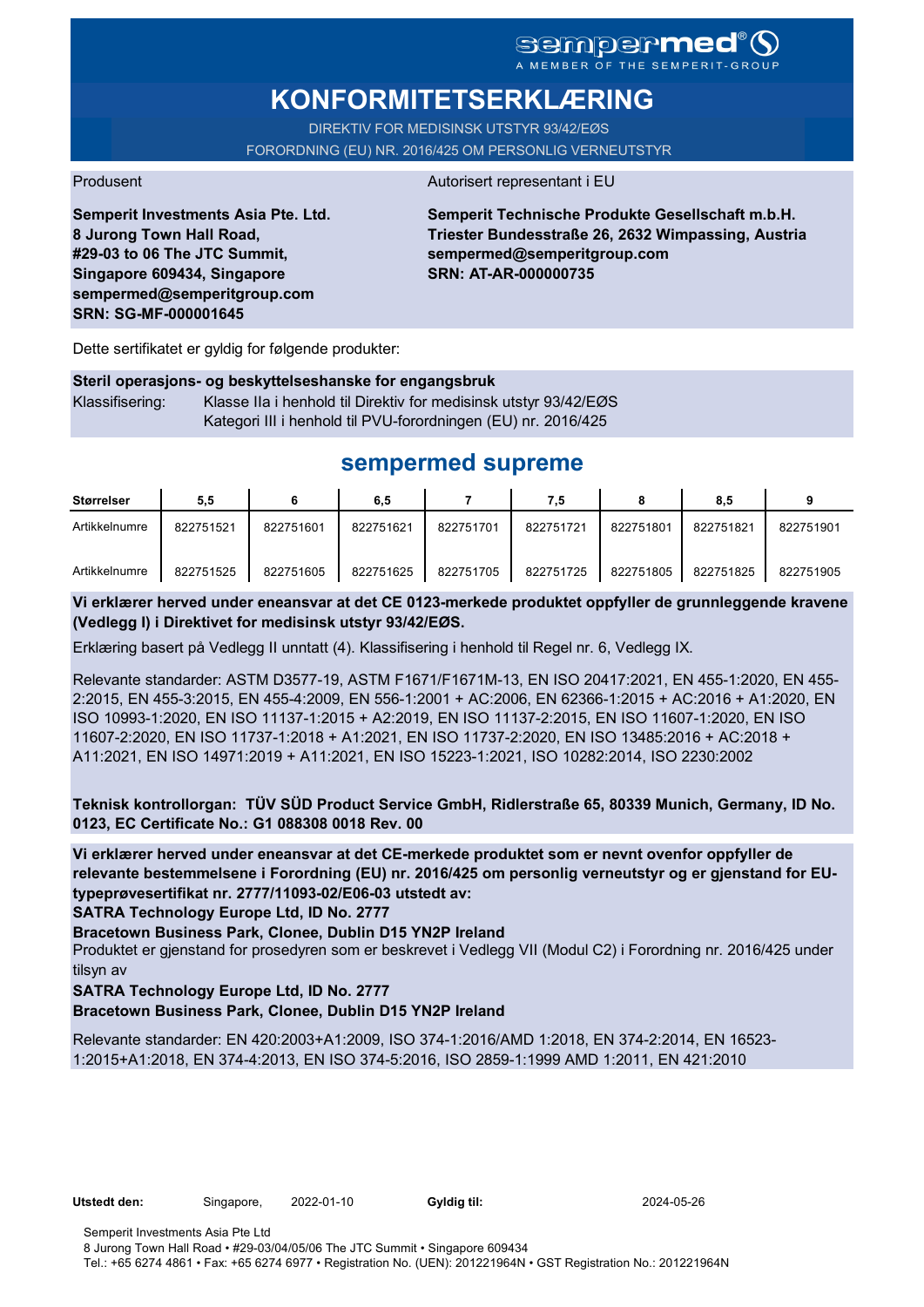# sempermed®

# **VAATIMUSTENMUKAISUUSVAKUUTUS**

LÄÄKINNÄLLISIÄ LAITTEITA KOSKEVA DIREKTIIVI 93/42/ETY HENKILÖNSUOJAIMISTA ANNETTU ASETUS (EU) 2016/425

**Semperit Investments Asia Pte. Ltd. 8 Jurong Town Hall Road, #29-03 to 06 The JTC Summit, Singapore 609434, Singapore sempermed@semperitgroup.com SRN: SG-MF-000001645**

#### Valmistaja EU:n valtuutettu edustaja

**Semperit Technische Produkte Gesellschaft m.b.H. Triester Bundesstraße 26, 2632 Wimpassing, Austria sempermed@semperitgroup.com SRN: AT-AR-000000735**

Tämä sertifikaatti koskee seuraavia tuotteita:

## **Kertakäyttöinen steriili leikkaus- ja suojakäsine**

Luokitus: Luokka IIa lääkinnällisiä laitteita koskevan direktiivin 93/42/ETY mukaisesti Luokka III henkilönsuojaimista annetun asetuksen (EU) 2016/425 mukaisesti

# **sempermed supreme**

| Koot         | 5,5       |           | 6,5       |           | 7.5       |           | 8.5       |           |
|--------------|-----------|-----------|-----------|-----------|-----------|-----------|-----------|-----------|
| Tuotenumerot | 822751521 | 822751601 | 822751621 | 822751701 | 822751721 | 822751801 | 822751821 | 822751901 |
| Tuotenumerot | 822751525 | 822751605 | 822751625 | 822751705 | 822751725 | 822751805 | 822751825 | 822751905 |

**Täten vahvistamme yksinomaisella vastuullamme, että CE 0123-merkityt tuotteet vastaavat lääkinnällisiä laitteita koskevan direktiivin 93/42/ETY mukaisia perustavanlaatuisia vaatimuksia (liite I).**

Selvitys perustuu liitteeseen II, lukuun ottamatta (4). Luokittelu liitteen IX, säännön 6 mukaan

Sovelletut standardit: ASTM D3577-19, ASTM F1671/F1671M-13, EN ISO 20417:2021, EN 455-1:2020, EN 455- 2:2015, EN 455-3:2015, EN 455-4:2009, EN 556-1:2001 + AC:2006, EN 62366-1:2015 + AC:2016 + A1:2020, EN ISO 10993-1:2020, EN ISO 11137-1:2015 + A2:2019, EN ISO 11137-2:2015, EN ISO 11607-1:2020, EN ISO 11607- 2:2020, EN ISO 11737-1:2018 + A1:2021, EN ISO 11737-2:2020, EN ISO 13485:2016 + AC:2018 + A11:2021, EN ISO 14971:2019 + A11:2021, EN ISO 15223-1:2021, ISO 10282:2014, ISO 2230:2002

**Ilmoitettu laitos: TÜV SÜD Product Service GmbH, Ridlerstraße 65, 80339 Munich, Germany, ID No. 0123, EC Certificate No.: G1 088308 0018 Rev. 00** 

**Täten vahvistamme yksinomaisella vastuullamme, että yllä mainitut CE-merkityt tuotteet vastaavat henkilönsuojaimista annetun asetuksen (EU) 2016/425 mukaisia perustavanlaatuisia vaatimuksia ja niihin sovelletaan EU:n tyyppitarkastustodistusta nro 2777/11093-02/E06-03 laadittu :**

**SATRA Technology Europe Ltd, ID No. 2777**

**Bracetown Business Park, Clonee, Dublin D15 YN2P Ireland**

Tuotteet ovat asetuksen liitteen VII (moduuli C2) mukaisen menettelyn kohteena, valvonnan suorittaa

**SATRA Technology Europe Ltd, ID No. 2777**

**Bracetown Business Park, Clonee, Dublin D15 YN2P Ireland**

Sovelletut standardit: EN 420:2003+A1:2009, ISO 374-1:2016/AMD 1:2018, EN 374-2:2014, EN 16523- 1:2015+A1:2018, EN 374-4:2013, EN ISO 374-5:2016, ISO 2859-1:1999 AMD 1:2011, EN 421:2010

**Laadittu :** Singapore, 2022-01-10 **Voimassa (asti):** 2024-05-26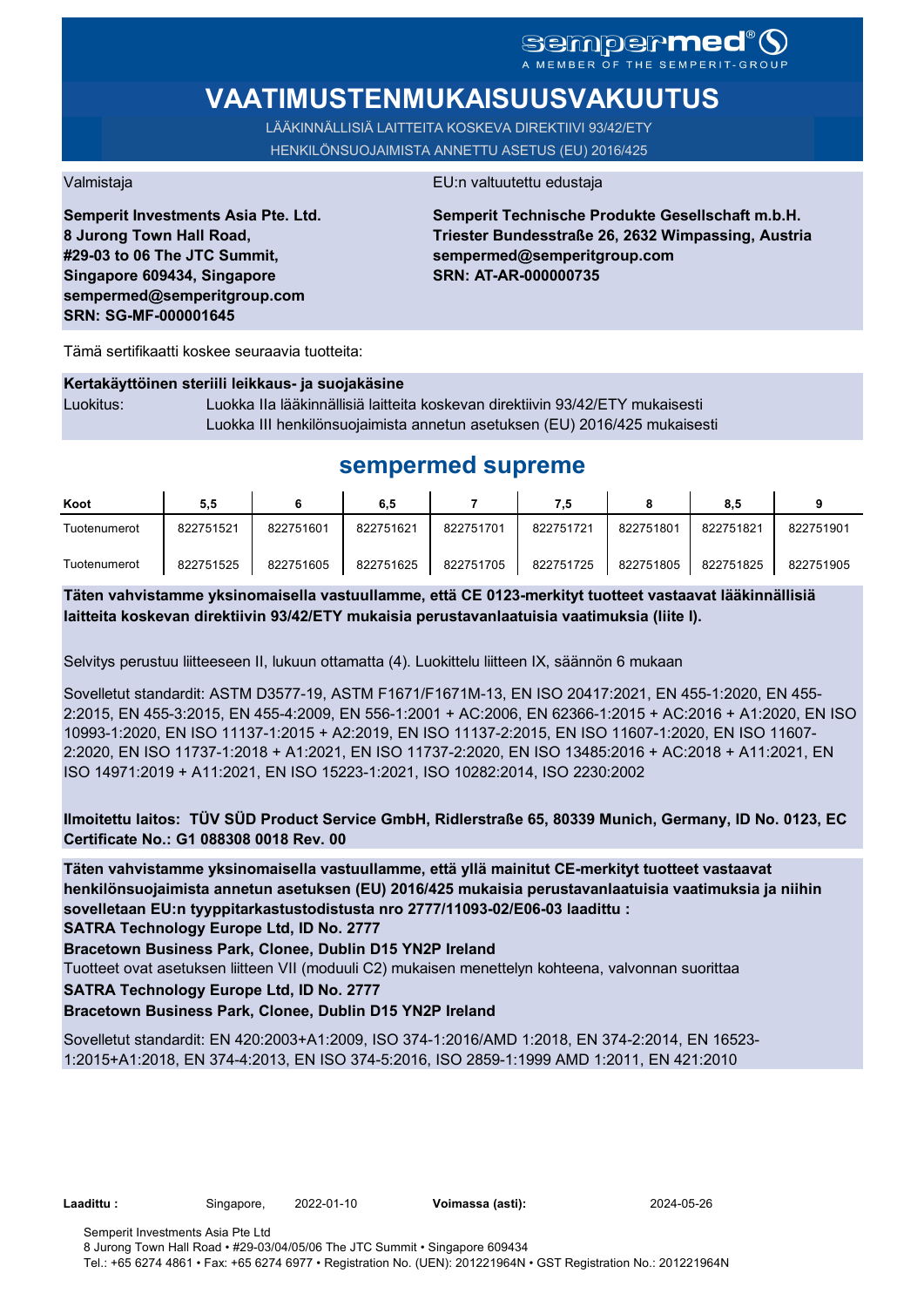## **sempermed** MEMBER OF THE SEMPERIT-

# **ATITIKTIES DEKLARACIJA**

DIREKTYVA DĖL MEDICINOS PRIETAISŲ 93/42/EEB REGLAMENTAS (ES) 2016/425 DĖL ASMENINIŲ APSAUGOS PRIEMONIŲ

### Gamintojas **ES** įgaliotas asmuo

**Semperit Investments Asia Pte. Ltd. 8 Jurong Town Hall Road, #29-03 to 06 The JTC Summit, Singapore 609434, Singapore sempermed@semperitgroup.com SRN: SG-MF-000001645**

**Semperit Technische Produkte Gesellschaft m.b.H. Triester Bundesstraße 26, 2632 Wimpassing, Austria sempermed@semperitgroup.com SRN: AT-AR-000000735**

Šis sertifikatas galioja toliau nurodytiems produktams:

### **Sterilios vienkartinio naudojimo operacinės ir apsauginės pirštinės**

Klasifikacija: Ila klasė pagal direktyvą dėl medicinos prietaisų 93/42/EEB III kategorija pagal reglamentą (ES) 2016/425 dėl asmeninių apsaugos priemonių

# **sempermed supreme**

| Dydžiai            | 5,5       |           | 6,5       |           | 7,5       |           | 8,5       |           |
|--------------------|-----------|-----------|-----------|-----------|-----------|-----------|-----------|-----------|
| Prekiu<br>numeriai | 822751521 | 822751601 | 822751621 | 822751701 | 822751721 | 822751801 | 822751821 | 822751901 |
| Prekiu<br>numeriai | 822751525 | 822751605 | 822751625 | 822751705 | 822751725 | 822751805 | 822751825 | 822751905 |

**Prisiimdami visą atsakomybę šiuo dokumentu patvirtiname, kad CE 0123 paženklinti produktai atitinka svarbiausius direktyvos dėl medicinos prietaisų 93/42/EEB reikalavimus (I priedas).**

Paaiškinimas remiasi tik II priedu (4). Klasifikacija pagal IX priedo 6 taisyklę.

Taikomi standartai: ASTM D3577-19, ASTM F1671/F1671M-13, EN ISO 20417:2021, EN 455-1:2020, EN 455- 2:2015, EN 455-3:2015, EN 455-4:2009, EN 556-1:2001 + AC:2006, EN 62366-1:2015 + AC:2016 + A1:2020, EN ISO 10993-1:2020, EN ISO 11137-1:2015 + A2:2019, EN ISO 11137-2:2015, EN ISO 11607-1:2020, EN ISO 11607-2:2020, EN ISO 11737-1:2018 + A1:2021, EN ISO 11737-2:2020, EN ISO 13485:2016 + AC:2018 + A11:2021, EN ISO 14971:2019 + A11:2021, EN ISO 15223-1:2021, ISO 10282:2014, ISO 2230:2002

**Notifikuotoji įstaiga: TÜV SÜD Product Service GmbH, Ridlerstraße 65, 80339 Munich, Germany, ID No. 0123, EC Certificate No.: G1 088308 0018 Rev. 00** 

**Prisiimdami visą atsakomybę, šiuo dokumentu patvirtiname, kad anksčiau paminėti CE paženklinti produktai atitinka svarbiausius direktyvos dėl asmeninių apsaugos priemonių (ES) 2016/425 reikalavimus ir yra ES tipo tyrimo sertifikato Nr. objektas. 2777/11093-02/E06-03 išduota :**

**SATRA Technology Europe Ltd, ID No. 2777**

**Bracetown Business Park, Clonee, Dublin D15 YN2P Ireland**

Produktai yra metodo objektas pagal direktyvos VII priedą (modulis C2) prižiūrint

### **SATRA Technology Europe Ltd, ID No. 2777**

**Bracetown Business Park, Clonee, Dublin D15 YN2P Ireland**

Taikomi standartai: EN 420:2003+A1:2009, ISO 374-1:2016/AMD 1:2018, EN 374-2:2014, EN 16523- 1:2015+A1:2018, EN 374-4:2013, EN ISO 374-5:2016, ISO 2859-1:1999 AMD 1:2011, EN 421:2010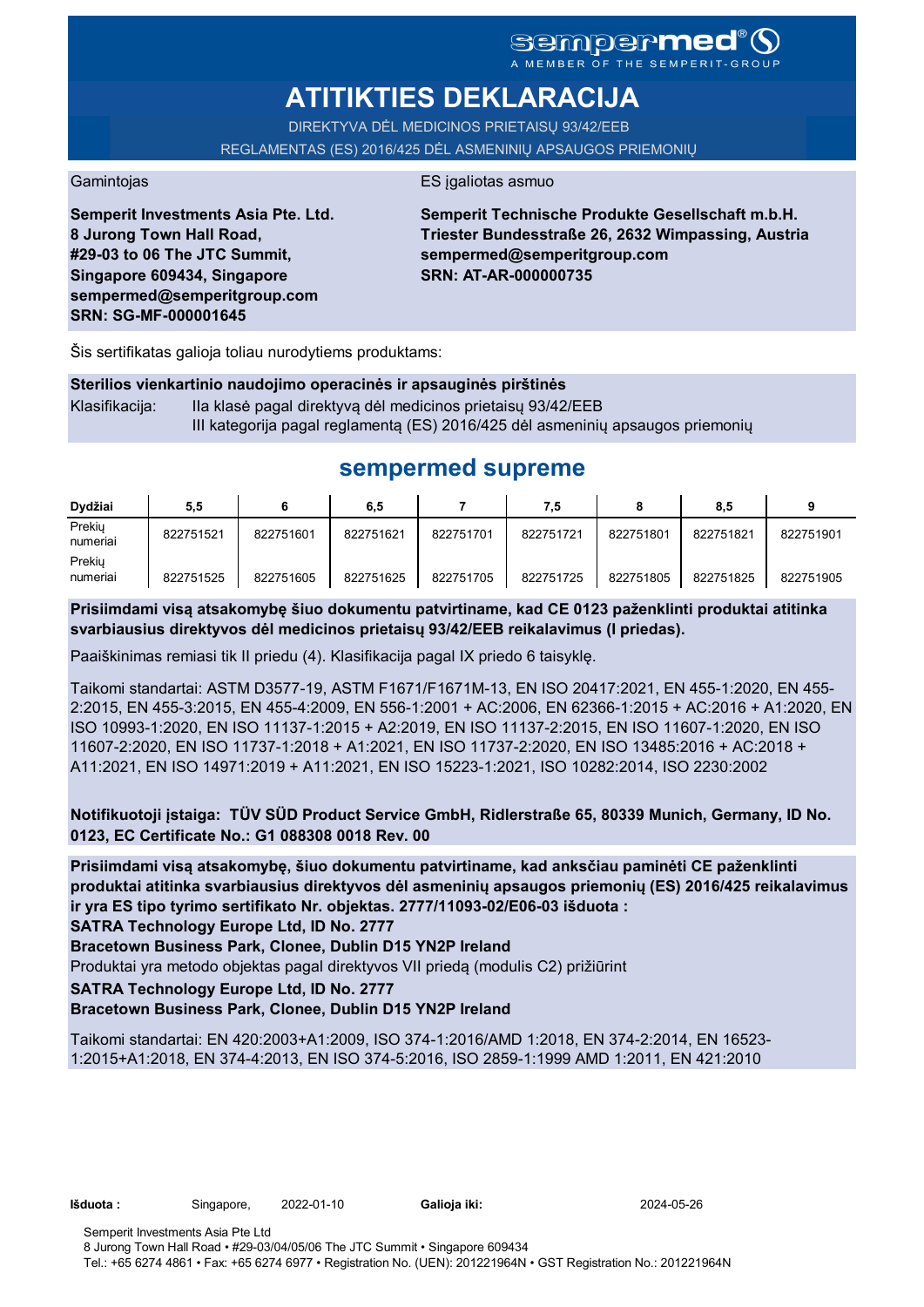# **ATBILSTĪBAS DEKLARĀCIJA**

MEDICĪNAS IERĪČU DIREKTĪVA 93/42/EEK REGULA (ES) 2016/425 PAR INDIVIDUĀLAJIEM AIZSARDZĪBAS LĪDZEKĻIEM

### Likumīgais ražotājs **Pilnvarotais pārstāvis ES**

**Semperit Investments Asia Pte. Ltd. 8 Jurong Town Hall Road, #29-03 to 06 The JTC Summit, Singapore 609434, Singapore sempermed@semperitgroup.com SRN: SG-MF-000001645**

**Semperit Technische Produkte Gesellschaft m.b.H. Triester Bundesstraße 26, 2632 Wimpassing, Austria sempermed@semperitgroup.com SRN: AT-AR-000000735**

Šis sertifikāts ir derīgs šādam produktam:

**Sterili ķirurģiskie aizsargcimdi vienreizējai lietošanai** Klasifikācija: IIa klase saskaņā ar medicīnas ierīču direktīvu 93/42/EEK III kategorija saskaņā ar IAL Regulu (ES) 2016/425

# **sempermed supreme**

| Izmēri             | 5,5       |           | 6,5       |           | 7,5       |           | 8.5       |           |
|--------------------|-----------|-----------|-----------|-----------|-----------|-----------|-----------|-----------|
| Artikula<br>numurs | 822751521 | 822751601 | 822751621 | 822751701 | 822751721 | 822751801 | 822751821 | 822751901 |
| Artikula<br>numurs | 822751525 | 822751605 | 822751625 | 822751705 | 822751725 | 822751805 | 822751825 | 822751905 |

**Ar šo mēs apliecinām, ka iepriekš aprakstītais produkts ar CE 0123 marķējumu atbilst medicīnas ierīču 93/42/EEK direktīvas pamatprasībām (I pielikums).**

Deklarācija, pamatojoties uz II pielikumu, izņemot (4). Klasifikācija saskaņā ar IX pielikuma 6. noteikumu.

Piemērotie standarti: ASTM D3577-19, ASTM F1671/F1671M-13, EN ISO 20417:2021, EN 455-1:2020, EN 455- 2:2015, EN 455-3:2015, EN 455-4:2009, EN 556-1:2001 + AC:2006, EN 62366-1:2015 + AC:2016 + A1:2020, EN ISO 10993-1:2020, EN ISO 11137-1:2015 + A2:2019, EN ISO 11137-2:2015, EN ISO 11607-1:2020, EN ISO 11607-2:2020, EN ISO 11737-1:2018 + A1:2021, EN ISO 11737-2:2020, EN ISO 13485:2016 + AC:2018 + A11:2021, EN ISO 14971:2019 + A11:2021, EN ISO 15223-1:2021, ISO 10282:2014, ISO 2230:2002

**Pilnvarotā iestāde: TÜV SÜD Product Service GmbH, Ridlerstraße 65, 80339 Munich, Germany, ID No. 0123, EC Certificate No.: G1 088308 0018 Rev. 00** 

**Ar šo mēs apliecinām, ka iepriekš aprakstītais produkts ar CE marķējumu atbilst Regulas (ES) 2016/425 par individuālajiem aizsardzības līdzekļiem piemērojamajiem noteikumiem un ir identisks individuālajiem aizsardzības līdzekļiem, uz kuriem attiecas ES tipa pārbaudes sertifikāts Nr. 2777/11093-02/E06-03 izdots :**

**SATRA Technology Europe Ltd, ID No. 2777**

**Bracetown Business Park, Clonee, Dublin D15 YN2P Ireland**

un uz to attiecas Regulas (ES) 2016/425 VII pielikumā (C2 modulis) noteiktā procedūra

**SATRA Technology Europe Ltd, ID No. 2777**

**Bracetown Business Park, Clonee, Dublin D15 YN2P Ireland**

Piemērotie standarti: EN 420:2003+A1:2009, ISO 374-1:2016/AMD 1:2018, EN 374-2:2014, EN 16523- 1:2015+A1:2018, EN 374-4:2013, EN ISO 374-5:2016, ISO 2859-1:1999 AMD 1:2011, EN 421:2010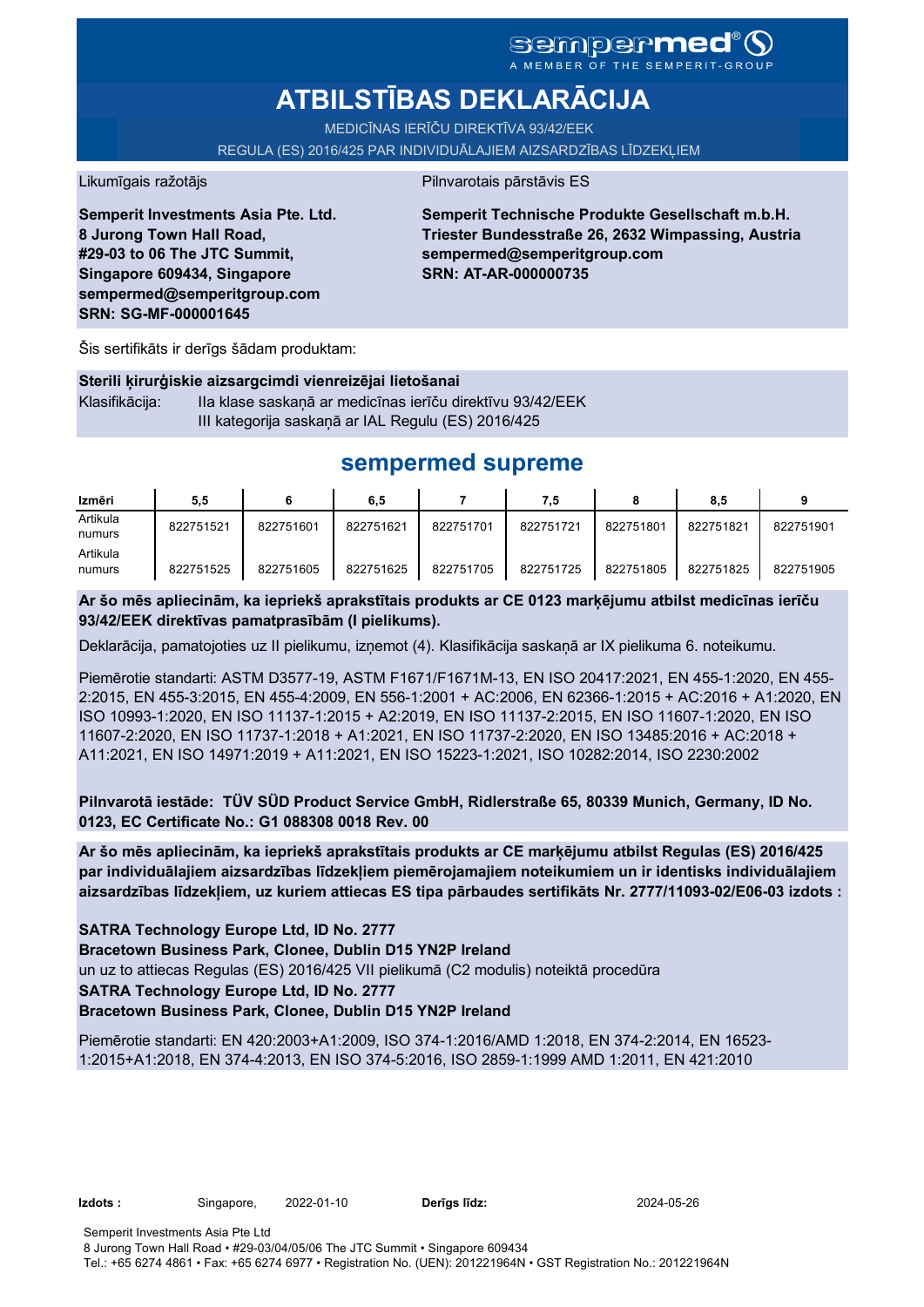## sempermed® A MEMBER OF THE SEMPERIT-GROUP

# **VASTAVUSDEKLARATSIOON**

MEDITSIINITOODETE DIREKTIIV 93/42/EMÜ ISIKUKAITSEVAHENDITE MÄÄRUS (EL) 2016/425

Tootja Volitatud esindaja EL-is

**Semperit Investments Asia Pte. Ltd. 8 Jurong Town Hall Road, #29-03 to 06 The JTC Summit, Singapore 609434, Singapore sempermed@semperitgroup.com SRN: SG-MF-000001645**

### **Semperit Technische Produkte Gesellschaft m.b.H. Triester Bundesstraße 26, 2632 Wimpassing, Austria sempermed@semperitgroup.com SRN: AT-AR-000000735**

See sertifikaat kehtib järgmistele toodetele:

#### **Steriilne operatsiooni- ja kaitsekinnas ühekordseks kasutuseks**

Klassifikatsioon: IIa klass kooskõlas meditsiinitoodete direktiiviga 93/42/EMÜ III kategooria kooskõlas isikukaitsevahendite määrusega (EL) 2016/425

# **sempermed supreme**

| Suurused     | 5,5       |           | 6,5       |           | 7.5       |           | 8,5       |           |
|--------------|-----------|-----------|-----------|-----------|-----------|-----------|-----------|-----------|
| Tootenumbrid | 822751521 | 822751601 | 822751621 | 822751701 | 822751721 | 822751801 | 822751821 | 822751901 |
| Tootenumbrid | 822751525 | 822751605 | 822751625 | 822751705 | 822751725 | 822751805 | 822751825 | 822751905 |

## **Kinnitame oma ainuvastutusel, et CE 0123-märgisega tooted on kooskõlas meditsiinitoodete direktiivi 93/42/EMÜ peamiste nõuetega (I lisa).**

Deklaratsioon põhineb II lisal, välja arvatud punkt 4. Klassifikatsioon kooskõlas IX lisa 6. reegliga.

Kohaldatud normid: ASTM D3577-19, ASTM F1671/F1671M-13, EN ISO 20417:2021, EN 455-1:2020, EN 455- 2:2015, EN 455-3:2015, EN 455-4:2009, EN 556-1:2001 + AC:2006, EN 62366-1:2015 + AC:2016 + A1:2020, EN ISO 10993-1:2020, EN ISO 11137-1:2015 + A2:2019, EN ISO 11137-2:2015, EN ISO 11607-1:2020, EN ISO 11607- 2:2020, EN ISO 11737-1:2018 + A1:2021, EN ISO 11737-2:2020, EN ISO 13485:2016 + AC:2018 + A11:2021, EN ISO 14971:2019 + A11:2021, EN ISO 15223-1:2021, ISO 10282:2014, ISO 2230:2002

**Teavitatud asutus: TÜV SÜD Product Service GmbH, Ridlerstraße 65, 80339 Munich, Germany, ID No. 0123, EC Certificate No.: G1 088308 0018 Rev. 00** 

**Kinnitame oma ainuvastutusel, et eespool nimetatud CE-märgistusega tooted on kooskõlas isikukaitsevahendite määruse (EL) 2016/425 põhisätetega ning on identsed isikukaitsevahenditega, mille kohta on välja antud EÜ tüübihindamistõend nr2777/11093-02/E06-03 välja :**

### **SATRA Technology Europe Ltd, ID No. 2777**

**Bracetown Business Park, Clonee, Dublin D15 YN2P Ireland**

Toodetele kohaldub määruse VII lisa (moodul C2) menetlus, mille üle teostab järelevalvet

### **SATRA Technology Europe Ltd, ID No. 2777**

**Bracetown Business Park, Clonee, Dublin D15 YN2P Ireland**

Kohaldatud normid: EN 420:2003+A1:2009, ISO 374-1:2016/AMD 1:2018, EN 374-2:2014, EN 16523- 1:2015+A1:2018, EN 374-4:2013, EN ISO 374-5:2016, ISO 2859-1:1999 AMD 1:2011, EN 421:2010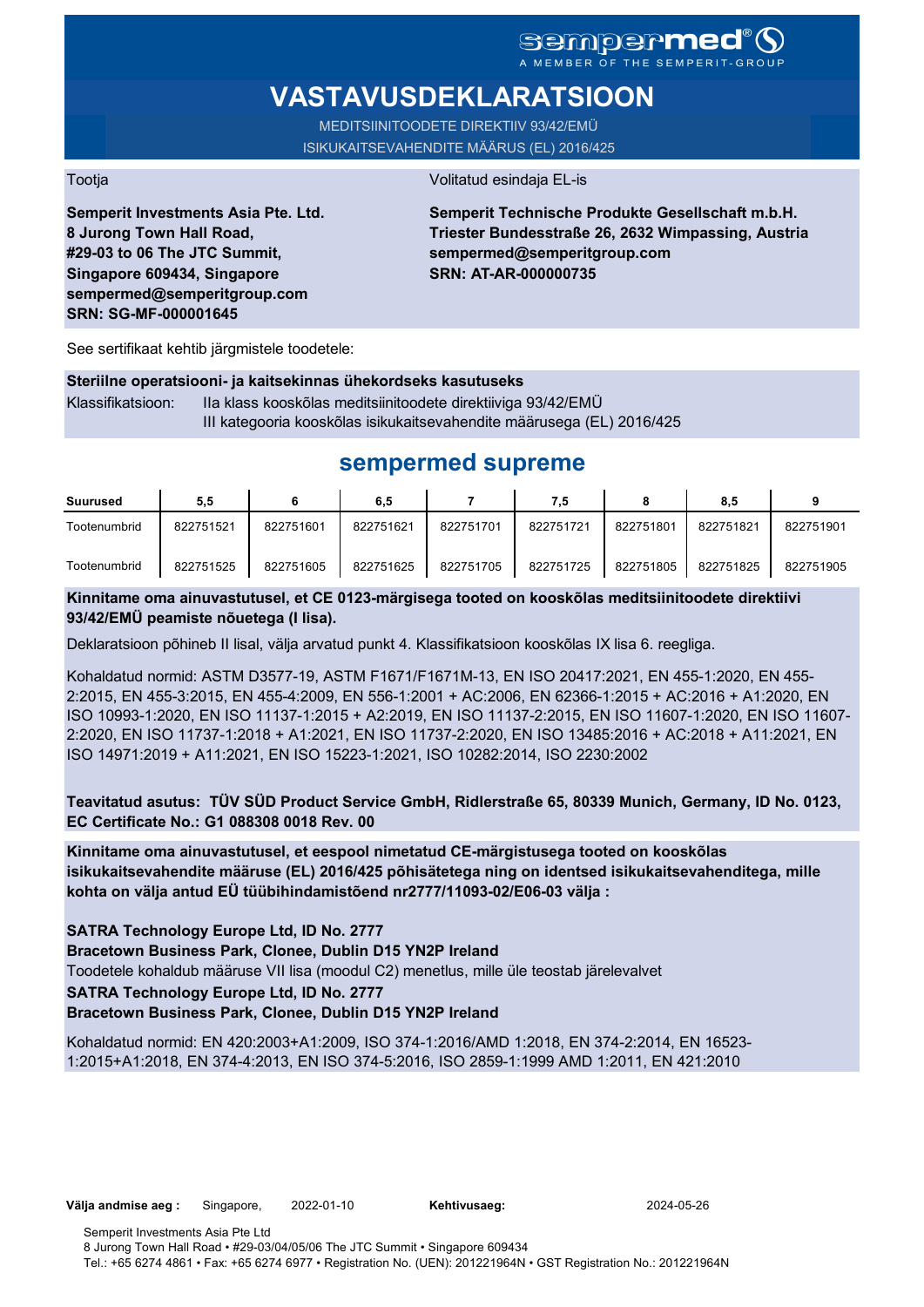# **PROHLÁŠENÍ O SHODĚ**

SMĚRNICE O ZDRAVOTNICKÝCH PROSTŘEDCÍCH 93/42/EHS NAŘÍZENÍ (EU) 2016/425 PRO OSOBNÍ OCHRANNÉ PROSTŘEDKY

Výrobce EU zplnomocněný zástupce

**Semperit Investments Asia Pte. Ltd. 8 Jurong Town Hall Road, #29-03 to 06 The JTC Summit, Singapore 609434, Singapore sempermed@semperitgroup.com SRN: SG-MF-000001645**

**Semperit Technische Produkte Gesellschaft m.b.H. Triester Bundesstraße 26, 2632 Wimpassing, Austria sempermed@semperitgroup.com SRN: AT-AR-000000735**

Tento certifikát je platný pro následující produkty:

### **Sterilní operační a ochranné rukavice pro jednorázové použití**

Klasifikace Třída IIa podle směrnice o zdravotnických prostředcích 93/42/EEC Kategorie III podle nařízení o OOP (EU) 2016/425

# **sempermed supreme**

| Velikosti         | 5,5       |           | 6,5       |           | 7,5       |           | 8,5       |           |
|-------------------|-----------|-----------|-----------|-----------|-----------|-----------|-----------|-----------|
| Číslo<br>produktu | 822751521 | 822751601 | 822751621 | 822751701 | 822751721 | 822751801 | 822751821 | 822751901 |
| Číslo<br>produktu | 822751525 | 822751605 | 822751625 | 822751705 | 822751725 | 822751805 | 822751825 | 822751905 |

**Tímto potvrzujeme s výlučnou odpovědností, že produkty označené CE 0123 souhlasí se základními požadavky (příloha I) směrnice o zdravotnických prostředcích 93/42/EHS.**

Vysvětlení se zakládají na příloze II včetně (4). klasifikace podle pravidla 6, příloha IX.

Použité normy: ASTM D3577-19, ASTM F1671/F1671M-13, EN ISO 20417:2021, EN 455-1:2020, EN 455-2:2015, EN 455-3:2015, EN 455-4:2009, EN 556-1:2001 + AC:2006, EN 62366-1:2015 + AC:2016 + A1:2020, EN ISO 10993-1:2020, EN ISO 11137-1:2015 + A2:2019, EN ISO 11137-2:2015, EN ISO 11607-1:2020, EN ISO 11607- 2:2020, EN ISO 11737-1:2018 + A1:2021, EN ISO 11737-2:2020, EN ISO 13485:2016 + AC:2018 + A11:2021, EN ISO 14971:2019 + A11:2021, EN ISO 15223-1:2021, ISO 10282:2014, ISO 2230:2002

**Uvedená místa: TÜV SÜD Product Service GmbH, Ridlerstraße 65, 80339 Munich, Germany, ID No. 0123, EC Certificate No.: G1 088308 0018 Rev. 00** 

**Tímto potvrzujeme s výlučnou odpovědností, že výše uvedené produkty označené jako CE souhlasí s příslušnými ustanoveními nařízení (EU) 2016/425 pro Osobní ochranné prostředky a jsou předmětem přezkoušení EU č.2777/11093-02/E06-03 vystaveno :**

**SATRA Technology Europe Ltd, ID No. 2777**

**Bracetown Business Park, Clonee, Dublin D15 YN2P Ireland**

Produkty jsou předmětem procesu podle dodatku VII (moduly, C2) nařízení pod dohledem

**SATRA Technology Europe Ltd, ID No. 2777**

**Bracetown Business Park, Clonee, Dublin D15 YN2P Ireland**

Použité normy: EN 420:2003+A1:2009, ISO 374-1:2016/AMD 1:2018, EN 374-2:2014, EN 16523-1:2015+A1:2018, EN 374-4:2013, EN ISO 374-5:2016, ISO 2859-1:1999 AMD 1:2011, EN 421:2010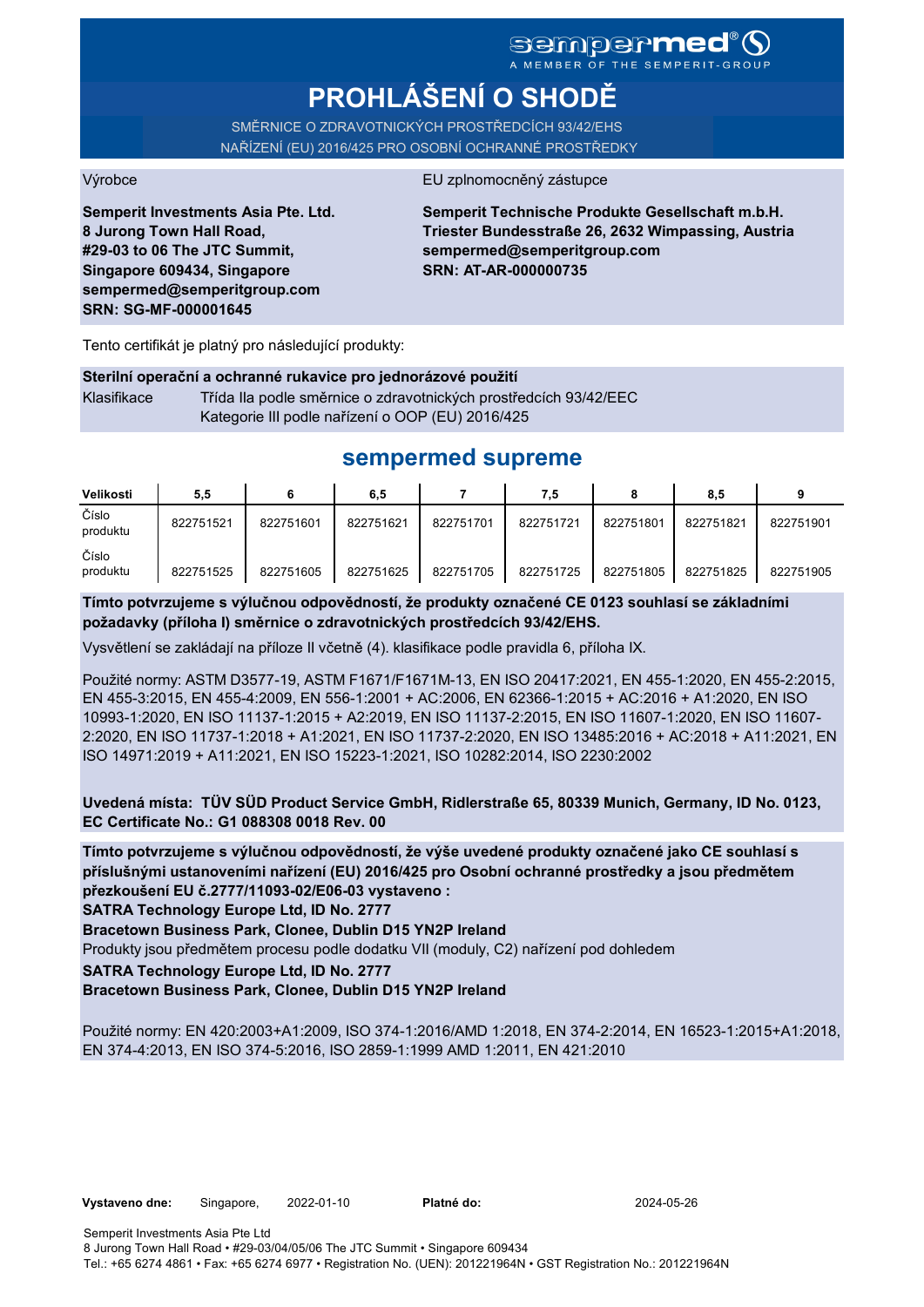# sempermed<sup>®</sup>Q

A MEMBER OF THE SEMPERIT-GROUP

# **VYHLÁSENIE O ZHODE**

SMERNICA 93/42/EHS EURÓPSKEHO PARLAMENTU A RADY o zdravotníckych pomôckach

NARIADENIE EURÓPSKEHO PARLAMENTU A RADY (EÚ) 2016/425 O OSOBNÝCH OCHRANNÝCH PROSTRIEDKOCH

#### Výrobca Splnomocnenec pre EÚ

**Semperit Investments Asia Pte. Ltd. 8 Jurong Town Hall Road, #29-03 to 06 The JTC Summit, Singapore 609434, Singapore sempermed@semperitgroup.com SRN: SG-MF-000001645**

**Semperit Technische Produkte Gesellschaft m.b.H. Triester Bundesstraße 26, 2632 Wimpassing, Austria sempermed@semperitgroup.com SRN: AT-AR-000000735**

Tento certifikát je platný pre nasledujúce body:

## **Sterilné operačné a ochranné rukavice na jedno použitie**

Klasifikácia: Trieda IIa podľa smernice 93/42/EHS o zdravotníckych pomôckach Kategória III podľa Nariadenia o osobných ochranných pomôckach (EU) 2016/425

## **sempermed supreme**

| <b>Veľkosti</b> | 5,5       |           | 6,5       |           | 7,5       |           | 8,5       |           |
|-----------------|-----------|-----------|-----------|-----------|-----------|-----------|-----------|-----------|
| Výrobné čísla   | 822751521 | 822751601 | 822751621 | 822751701 | 822751721 | 822751801 | 822751821 | 822751901 |
| Výrobné čísla l | 822751525 | 822751605 | 822751625 | 822751705 | 822751725 | 822751805 | 822751825 | 822751905 |

**Týmto vo svojej výhradnej zodpovednosti potvrdzujeme, že výrobky označené symbolom CE 0123 sú v súlade so základnými požiadavkami (Príloha I) Nariadenia 93/42/EHS o zdravotníckych pomôckach.**

Vysvetlenie sa zakladá na prílohe II okrem (4). Klasifikácia podľa Pravidla 6, prílohy IX.

Súvisiace normy: ASTM D3577-19, ASTM F1671/F1671M-13, EN ISO 20417:2021, EN 455-1:2020, EN 455- 2:2015, EN 455-3:2015, EN 455-4:2009, EN 556-1:2001 + AC:2006, EN 62366-1:2015 + AC:2016 + A1:2020, EN ISO 10993-1:2020, EN ISO 11137-1:2015 + A2:2019, EN ISO 11137-2:2015, EN ISO 11607-1:2020, EN ISO 11607-2:2020, EN ISO 11737-1:2018 + A1:2021, EN ISO 11737-2:2020, EN ISO 13485:2016 + AC:2018 + A11:2021, EN ISO 14971:2019 + A11:2021, EN ISO 15223-1:2021, ISO 10282:2014, ISO 2230:2002

**Menovaná pozícia: TÜV SÜD Product Service GmbH, Ridlerstraße 65, 80339 Munich, Germany, ID No. 0123, EC Certificate No.: G1 088308 0018 Rev. 00** 

**Týmto vo svojej výhradnej zodpovednosti potvrdzujeme, že výrobky označené symbolom CE sú v súlade so smerodajnými ustanoveniami Nariadenia (EÚ) 2016/425 o osobných ochranných prostriedkoch a sú predmetom EU - Osvedčenia o typovej skúške č. 2777/11093-02/E06-03 vyhotovené :**

**SATRA Technology Europe Ltd, ID No. 2777**

**Bracetown Business Park, Clonee, Dublin D15 YN2P Ireland**

Výrobky sú predmetom konania podľa dodatku VII (moduly C2) Nariadenia pod dohľadom

**SATRA Technology Europe Ltd, ID No. 2777**

**Bracetown Business Park, Clonee, Dublin D15 YN2P Ireland**

Súvisiace normy: EN 420:2003+A1:2009, ISO 374-1:2016/AMD 1:2018, EN 374-2:2014, EN 16523- 1:2015+A1:2018, EN 374-4:2013, EN ISO 374-5:2016, ISO 2859-1:1999 AMD 1:2011, EN 421:2010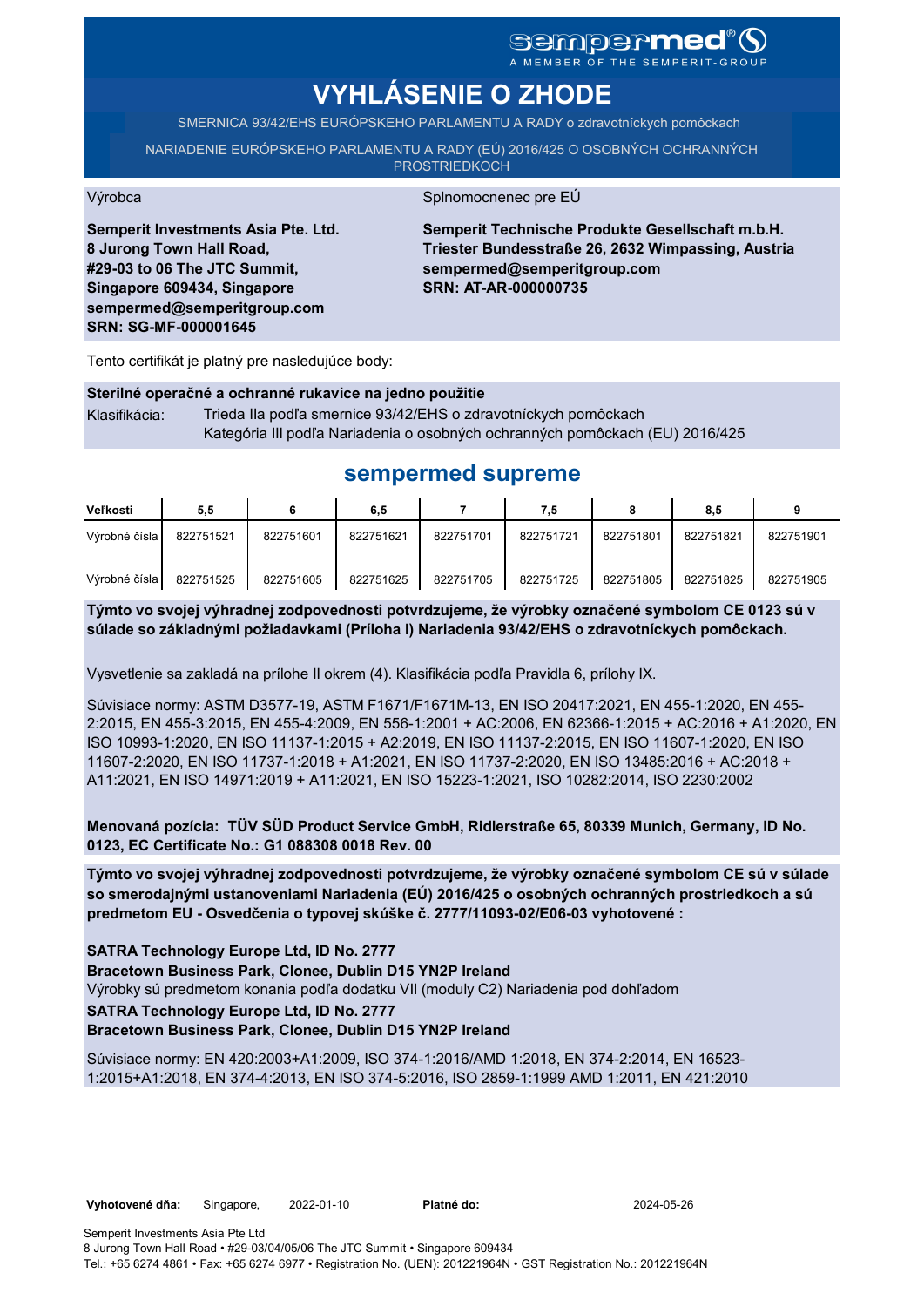# SGMDGPMEd<sup>®</sup>O

# **MEGFELELŐSÉGI NYILATKOZAT**

ORVOSTECHNIKAI ESZKÖZÖKRŐL SZÓLÓ 93/42/EGK IRÁNYELV EGYÉNI VÉDŐESZKÖZÖKRŐL SZÓLÓ 2016/425/EU RENDELET

### Gyártó EU-meghatalmazott

**Semperit Investments Asia Pte. Ltd. 8 Jurong Town Hall Road, #29-03 to 06 The JTC Summit, Singapore 609434, Singapore sempermed@semperitgroup.com SRN: SG-MF-000001645**

**Semperit Technische Produkte Gesellschaft m.b.H. Triester Bundesstraße 26, 2632 Wimpassing, Austria sempermed@semperitgroup.com SRN: AT-AR-000000735**

Ez a tanúsítvány a következő termékekre érvényes:

#### **Egyszer használatos, steril műtős- és védőkesztyű**

Osztályozás: IIa. osztály az orvostechnikai eszközökről szóló 93/42/EGK irányelv szerint III. kategória az egyéni védőeszközökről szóló 2016/425/EU rendelet szerint

# **sempermed supreme**

| Méretek    | 5.5       |           | 6.5       |           | 7,5       |           | 8,5       |           |
|------------|-----------|-----------|-----------|-----------|-----------|-----------|-----------|-----------|
| Cikkszámok | 822751521 | 822751601 | 822751621 | 822751701 | 822751721 | 822751801 | 822751821 | 822751901 |
| Cikkszámok | 822751525 | 822751605 | 822751625 | 822751705 | 822751725 | 822751805 | 822751825 | 822751905 |

**Ezennel kizárólagos felelősségünk mellett kijelentjük, hogy a CE 0123 jelzésű termékek megfelelnek az orvostechnikai eszközökről szóló 93/42/EWG irányelv alapvető előírásainak.**

Magyarázat a II. mellékleten alapszik, a 4. bekezdést kivéve Osztályozás a IX. melléklet 6. szabálya szerint

Alkalmazott szabványok: ASTM D3577-19, ASTM F1671/F1671M-13, EN ISO 20417:2021, EN 455-1:2020, EN 455-2:2015, EN 455-3:2015, EN 455-4:2009, EN 556-1:2001 + AC:2006, EN 62366-1:2015 + AC:2016 + A1:2020, EN ISO 10993-1:2020, EN ISO 11137-1:2015 + A2:2019, EN ISO 11137-2:2015, EN ISO 11607- 1:2020, EN ISO 11607-2:2020, EN ISO 11737-1:2018 + A1:2021, EN ISO 11737-2:2020, EN ISO 13485:2016 + AC:2018 + A11:2021, EN ISO 14971:2019 + A11:2021, EN ISO 15223-1:2021, ISO 10282:2014, ISO 2230:2002

**Bejelentett szervezet: TÜV SÜD Product Service GmbH, Ridlerstraße 65, 80339 Munich, Germany, ID No. 0123, EC Certificate No.: G1 088308 0018 Rev. 00** 

**SATRA Technology Europe Ltd, ID No. 2777 Ezennel kizárólagos felelősségünk mellett kijelentjük, hogy a fent említett CE jelzésű termékek megfelelnek az egyéni védőeszközökre irányuló 2016/425/EU rendelet vonatkozó előírásainak és vonatkozik rájuk a megfelelő számú EU-típusvizsgálati tanúsítvány 2777/11093-02/E06-03 kelt :**

**Bracetown Business Park, Clonee, Dublin D15 YN2P Ireland**

A termékekre vonatkozik a rendelet VII. melléklete (C2 modul) szerinti eljárás a következő személy felügyelete mellett:

#### **SATRA Technology Europe Ltd, ID No. 2777 Bracetown Business Park, Clonee, Dublin D15 YN2P Ireland**

Alkalmazott szabványok: EN 420:2003+A1:2009, ISO 374-1:2016/AMD 1:2018, EN 374-2:2014, EN 16523- 1:2015+A1:2018, EN 374-4:2013, EN ISO 374-5:2016, ISO 2859-1:1999 AMD 1:2011, EN 421:2010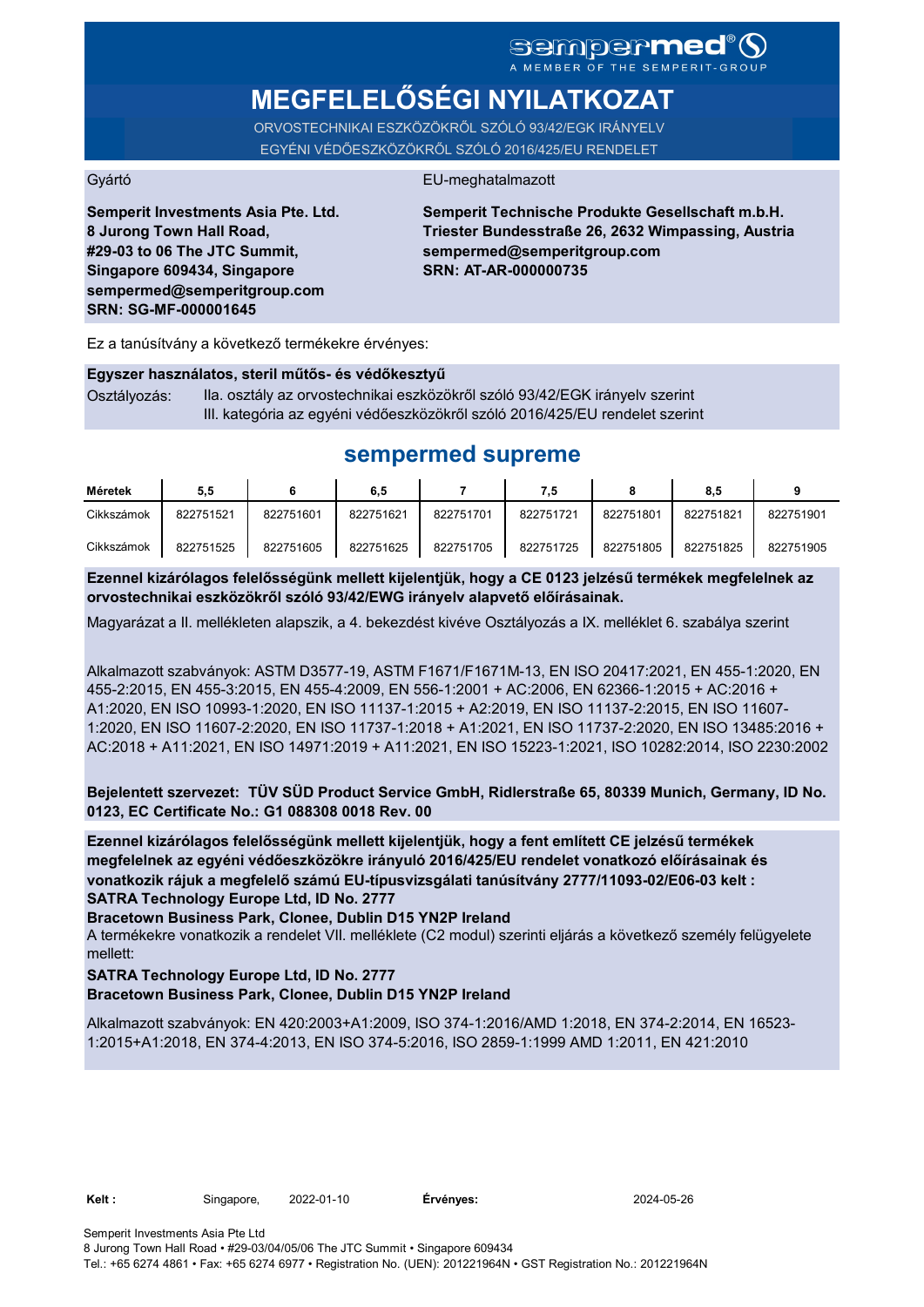A MEMBER OF THE SEMPERIT-GROUP

# **IZJAVA O SKLADNOSTI**

DIREKTIVA O MEDICINSKIH PRIPOMOČKIH 93/42/EGS UREDBA (EU) 2016/425 ZA OSEBNO VAROVALNO OPREMO

Proizvajalec Pooblaščen zastopnik EU

**Semperit Investments Asia Pte. Ltd. 8 Jurong Town Hall Road, #29-03 to 06 The JTC Summit, Singapore 609434, Singapore sempermed@semperitgroup.com SRN: SG-MF-000001645**

### **Semperit Technische Produkte Gesellschaft m.b.H. Triester Bundesstraße 26, 2632 Wimpassing, Austria sempermed@semperitgroup.com SRN: AT-AR-000000735**

To potrdilo velja za naslednje izdelke:

### **Sterilne kirurške in zaščitne rokavice za enkratno uporabo**

Klasifikacija: Razred IIa v skladu z Direktivo o medicinskih pripomočkih 93/42/EGS Kategorija III v skladu z Uredbo OVO (EU) 2016/425

# **sempermed supreme**

| Velikosti         | 5.5       |           | 6,5       |           | 7.5       |           | 8.5       |           |
|-------------------|-----------|-----------|-----------|-----------|-----------|-----------|-----------|-----------|
| Stevilke izdelkov | 822751521 | 822751601 | 822751621 | 822751701 | 822751721 | 822751801 | 822751821 | 822751901 |
| Stevilke izdelkov | 822751525 | 822751605 | 822751625 | 822751705 | 822751725 | 822751805 | 822751825 | 822751905 |

**S to izključno odgovornostjo izjavljamo, da so izdelki z oznako CE 0123 v skladu z bistvenimi zahtevami (Priloga I) Direktive za medicinske pripomočke 93/42/EGS.**

Izjava, ki temelji na Prilogi II, razen (4). Razvrstitev v skladu s Pravilom 6, Priloga IX.

Uporabljeni standardi: ASTM D3577-19, ASTM F1671/F1671M-13, EN ISO 20417:2021, EN 455-1:2020, EN 455-2:2015, EN 455-3:2015, EN 455-4:2009, EN 556-1:2001 + AC:2006, EN 62366-1:2015 + AC:2016 + A1:2020, EN ISO 10993-1:2020, EN ISO 11137-1:2015 + A2:2019, EN ISO 11137-2:2015, EN ISO 11607- 1:2020, EN ISO 11607-2:2020, EN ISO 11737-1:2018 + A1:2021, EN ISO 11737-2:2020, EN ISO 13485:2016 + AC:2018 + A11:2021, EN ISO 14971:2019 + A11:2021, EN ISO 15223-1:2021, ISO 10282:2014, ISO 2230:2002

**Priglašeni organ: TÜV SÜD Product Service GmbH, Ridlerstraße 65, 80339 Munich, Germany, ID No. 0123, EC Certificate No.: G1 088308 0018 Rev. 00** 

**S to izključno odgovornostjo izjavljamo, da so zgoraj navedeni izdelki z oznako CE v skladu z bistvenimi zahtevami Uredbe (EU) 2016/425 za osebno varovalno opremo in so predmet certifikata ES o pregledu tipa št. 2777/11093-02/E06-03 izdano :**

**SATRA Technology Europe Ltd, ID No. 2777**

**Bracetown Business Park, Clonee, Dublin D15 YN2P Ireland**

Izdelki so predmet postopka v skladu s Prilogo VII (modul C2) uredbe pod nadzorom

**SATRA Technology Europe Ltd, ID No. 2777**

**Bracetown Business Park, Clonee, Dublin D15 YN2P Ireland**

Uporabljeni standardi: EN 420:2003+A1:2009, ISO 374-1:2016/AMD 1:2018, EN 374-2:2014, EN 16523- 1:2015+A1:2018, EN 374-4:2013, EN ISO 374-5:2016, ISO 2859-1:1999 AMD 1:2011, EN 421:2010

**Izdano dne:** Singapore, 2022-01-10 **Veljavno do:** 2024-05-26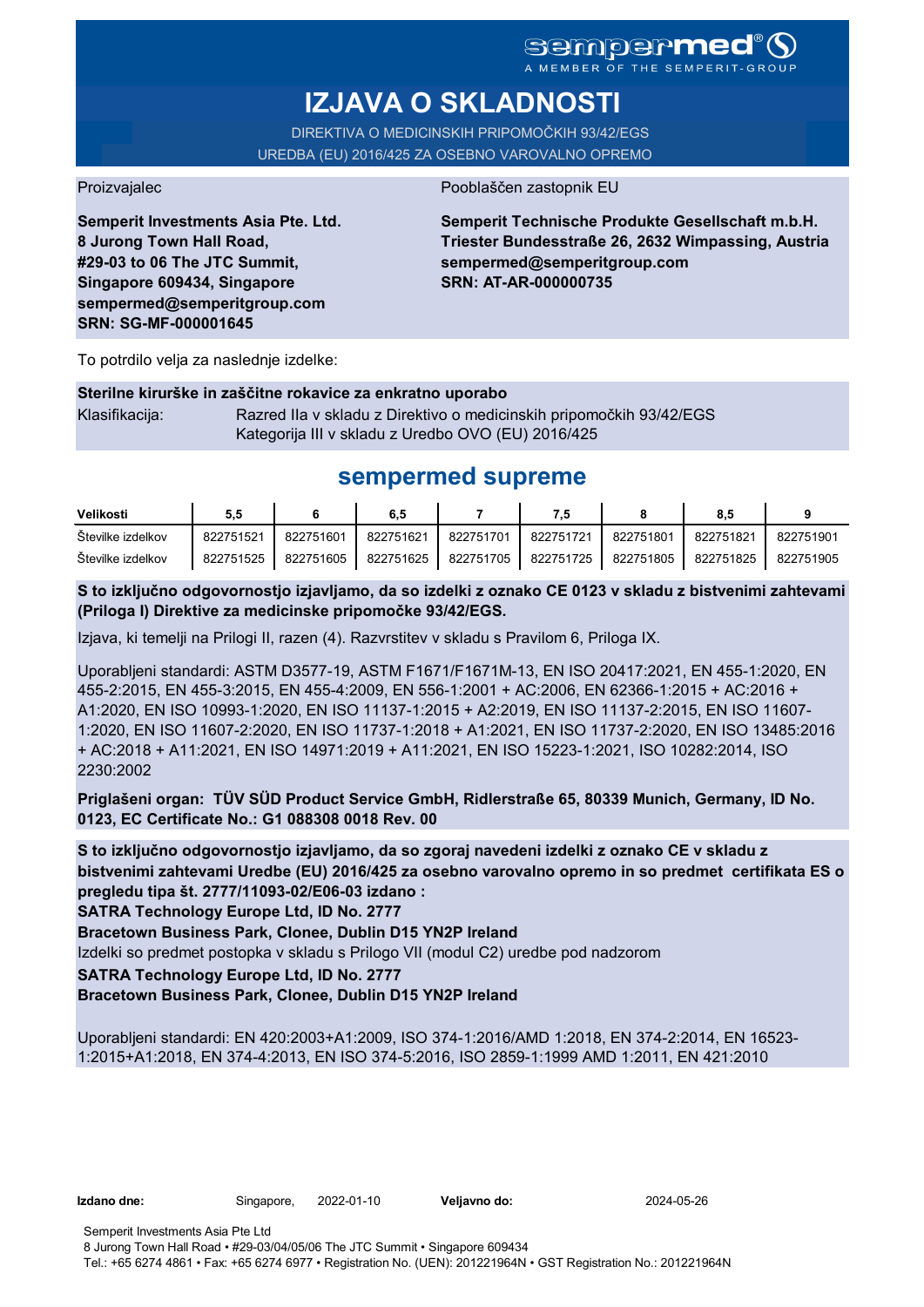## Sempermer A MEMBER OF THE SEMPERIT-GROUP

# **IZJAVA O SUKLADNOSTI**

DIREKTIVA O MEDICINSKIM PROIZVODIMA 93/42/EEZ UREDBA (EU) 2016/425 O OSOBNOJ ZAŠTITNOJ OPREMI

Proizvođač **Ovlašteni predstavnik u EU** 

**Semperit Investments Asia Pte. Ltd. 8 Jurong Town Hall Road, #29-03 to 06 The JTC Summit, Singapore 609434, Singapore sempermed@semperitgroup.com SRN: SG-MF-000001645**

**Semperit Technische Produkte Gesellschaft m.b.H. Triester Bundesstraße 26, 2632 Wimpassing, Austria sempermed@semperitgroup.com SRN: AT-AR-000000735**

Ovaj certifikat vrijedi za sljedeće proizvode:

|                | Sterilne kirurške zaštitne rukavice za jednokratnu uporabu            |
|----------------|-----------------------------------------------------------------------|
| Klasifikacija: | Klasa II.a prema Direktivi o medicinskim proizvodima 93/42/EEZ        |
|                | Kategorija III. prema Uredbi o osobnoj zaštitnoj opremi (EU) 2016/425 |

# **sempermed supreme**

| Veličine    | 5,5       |           | 6,5       |           | 7.5       |           | 8.5       |           |
|-------------|-----------|-----------|-----------|-----------|-----------|-----------|-----------|-----------|
| Br. artikla | 822751521 | 822751601 | 822751621 | 822751701 | 822751721 | 822751801 | 822751821 | 822751901 |
| Br. artikla | 822751525 | 822751605 | 822751625 | 822751705 | 822751725 | 822751805 | 822751825 | 822751905 |

**Ovim putem izjavljujemo pod punom odgovornošću da su proizvodi s CE 0123 oznakom sukladni s bitnim zahtjevima (Prilog 1) Direktive o medicinskim proizvodima 93/42/EEZ.**

Izjava se temelji na Prilogu II. ne uključujući (4). Klasifikacija prema pravilu 6, Prilog IX.

Primijenjene norme: ASTM D3577-19, ASTM F1671/F1671M-13, EN ISO 20417:2021, EN 455-1:2020, EN 455- 2:2015, EN 455-3:2015, EN 455-4:2009, EN 556-1:2001 + AC:2006, EN 62366-1:2015 + AC:2016 + A1:2020, EN ISO 10993-1:2020, EN ISO 11137-1:2015 + A2:2019, EN ISO 11137-2:2015, EN ISO 11607-1:2020, EN ISO 11607- 2:2020, EN ISO 11737-1:2018 + A1:2021, EN ISO 11737-2:2020, EN ISO 13485:2016 + AC:2018 + A11:2021, EN ISO 14971:2019 + A11:2021, EN ISO 15223-1:2021, ISO 10282:2014, ISO 2230:2002

**Prijavljeno tijelo: TÜV SÜD Product Service GmbH, Ridlerstraße 65, 80339 Munich, Germany, ID No. 0123, EC Certificate No.: G1 088308 0018 Rev. 00** 

**Ovim putem izjavljujemo pod punom odgovornošću da su prethodno navedeni proizvodi s CE oznakom sukladni s mjerodavnim odredbama Uredbe (EU) 2016/425 o osobnoj zaštitnoj opremi i da su predmet EU certifikata o ispitivanju tipa br.2777/11093-02/E06-03 izdano :**

**SATRA Technology Europe Ltd, ID No. 2777**

**Bracetown Business Park, Clonee, Dublin D15 YN2P Ireland**

Proizvodi podliježu postupku iz Dodatka VII. (modul C2) Uredbe pod nadzorom

**SATRA Technology Europe Ltd, ID No. 2777**

**Bracetown Business Park, Clonee, Dublin D15 YN2P Ireland**

Primijenjene norme: EN 420:2003+A1:2009, ISO 374-1:2016/AMD 1:2018, EN 374-2:2014, EN 16523- 1:2015+A1:2018, EN 374-4:2013, EN ISO 374-5:2016, ISO 2859-1:1999 AMD 1:2011, EN 421:2010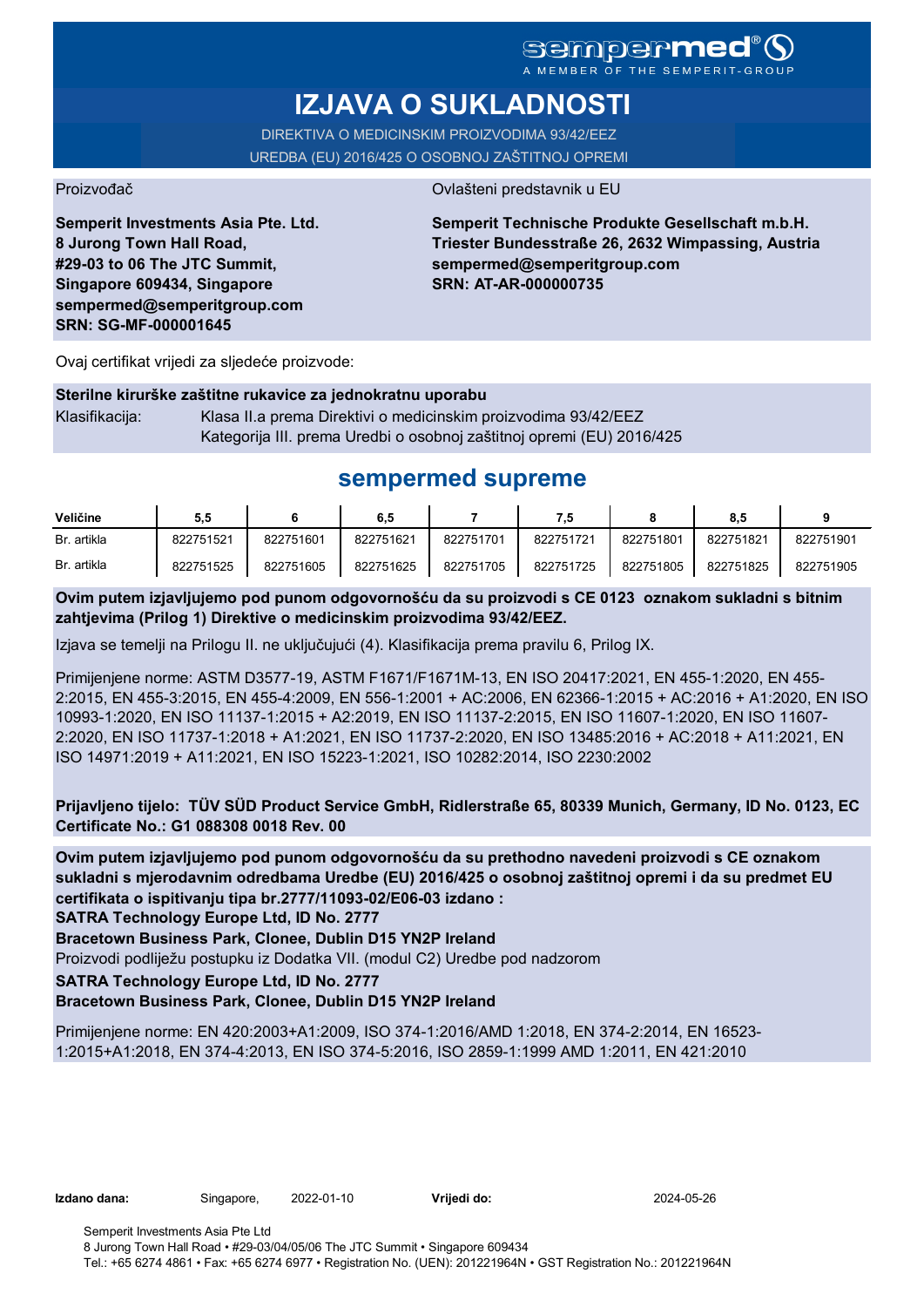## **Sempermed** - U<br>EMBER OF THE SEMPERIT-GROUP

# **DEKLARACJA ZGODNOŚCI**

DYREKTYWA W SPRAWIE WYROBÓW MEDYCZNYCH 93/42/EWG ROZPORZĄDZENIE W SPRAWIE ŚRODKÓW OCHRONY INDYWIDUALNEJ (UE) 2016/425

**Semperit Investments Asia Pte. Ltd. 8 Jurong Town Hall Road, #29-03 to 06 The JTC Summit, Singapore 609434, Singapore sempermed@semperitgroup.com SRN: SG-MF-000001645**

### Producent Autoryzowany przedstawiciel w UE

**Semperit Technische Produkte Gesellschaft m.b.H. Triester Bundesstraße 26, 2632 Wimpassing, Austria sempermed@semperitgroup.com SRN: AT-AR-000000735**

Niniejszy certyfikat obowiązuje w odniesieniu do następującego produktu:

# **Sterylne rękawice chirurgiczne i ochronne jednorazowego użytku**

Klasyfikacja: Klasa IIa zgodnie z dyrektywą 93/42/EWG w sprawie wyrobów medycznych Kategoria III zgodnie z rozporządzeniem (UE) 2016/425 w sprawie środków ochrony indywidualnej

# **sempermed supreme**

| Rozmiary         | 5,5       |           | 6.5       |           | 7,5       |           | 8.5       |           |
|------------------|-----------|-----------|-----------|-----------|-----------|-----------|-----------|-----------|
| Numery artykułów | 822751521 | 822751601 | 822751621 | 822751701 | 822751721 | 822751801 | 822751821 | 822751901 |
| Numery artykułów | 822751525 | 822751605 | 822751625 | 822751705 | 822751725 | 822751805 | 822751825 | 822751905 |

**Na własną odpowiedzialność oświadczamy niniejszym, że opisany powyżej produkt z oznakowaniem CE 0123 spełnia zasadnicze wymagania (załącznik I) dyrektywy w sprawie wyrobów medycznych 93/42/EWG.**

Deklaracja oparta na załączniku II z wyłączeniem (4). Klasyfikacja jest zgodna z zasadą 6, załącznik IX.

Zastosowane normy: ASTM D3577-19, ASTM F1671/F1671M-13, EN ISO 20417:2021, EN 455-1:2020, EN 455- 2:2015, EN 455-3:2015, EN 455-4:2009, EN 556-1:2001 + AC:2006, EN 62366-1:2015 + AC:2016 + A1:2020, EN ISO 10993-1:2020, EN ISO 11137-1:2015 + A2:2019, EN ISO 11137-2:2015, EN ISO 11607-1:2020, EN ISO 11607- 2:2020, EN ISO 11737-1:2018 + A1:2021, EN ISO 11737-2:2020, EN ISO 13485:2016 + AC:2018 + A11:2021, EN ISO 14971:2019 + A11:2021, EN ISO 15223-1:2021, ISO 10282:2014, ISO 2230:2002

**Jednostka notyfikowana: TÜV SÜD Product Service GmbH, Ridlerstraße 65, 80339 Munich, Germany, ID No. 0123, EC Certificate No.: G1 088308 0018 Rev. 00** 

**Na własną odpowiedzialność oświadczamy niniejszym, że opisany powyżej produkt z oznakowaniem CE jest zgodny z obowiązującymi przepisami rozporządzenia (UE) 2016/425 w sprawie środków ochrony indywidualnej i jest identyczny ze środkami ochrony indywidualnej, których dotyczy certyfikat badania typu UE nr 2777/11093-02/E06-03 data przez:**

**SATRA Technology Europe Ltd, ID No. 2777**

**Bracetown Business Park, Clonee, Dublin D15 YN2P Ireland**

Produkty podlegają procedurze określonej w załączniku VII (moduł C2) rozporządzenia pod nadzorem

**SATRA Technology Europe Ltd, ID No. 2777**

### **Bracetown Business Park, Clonee, Dublin D15 YN2P Ireland**

Zastosowane normy: EN 420:2003+A1:2009, ISO 374-1:2016/AMD 1:2018, EN 374-2:2014, EN 16523- 1:2015+A1:2018, EN 374-4:2013, EN ISO 374-5:2016, ISO 2859-1:1999 AMD 1:2011, EN 421:2010

**Data wydania:** Singapore, 2022-01-10 **Data ważności:** 2024-05-26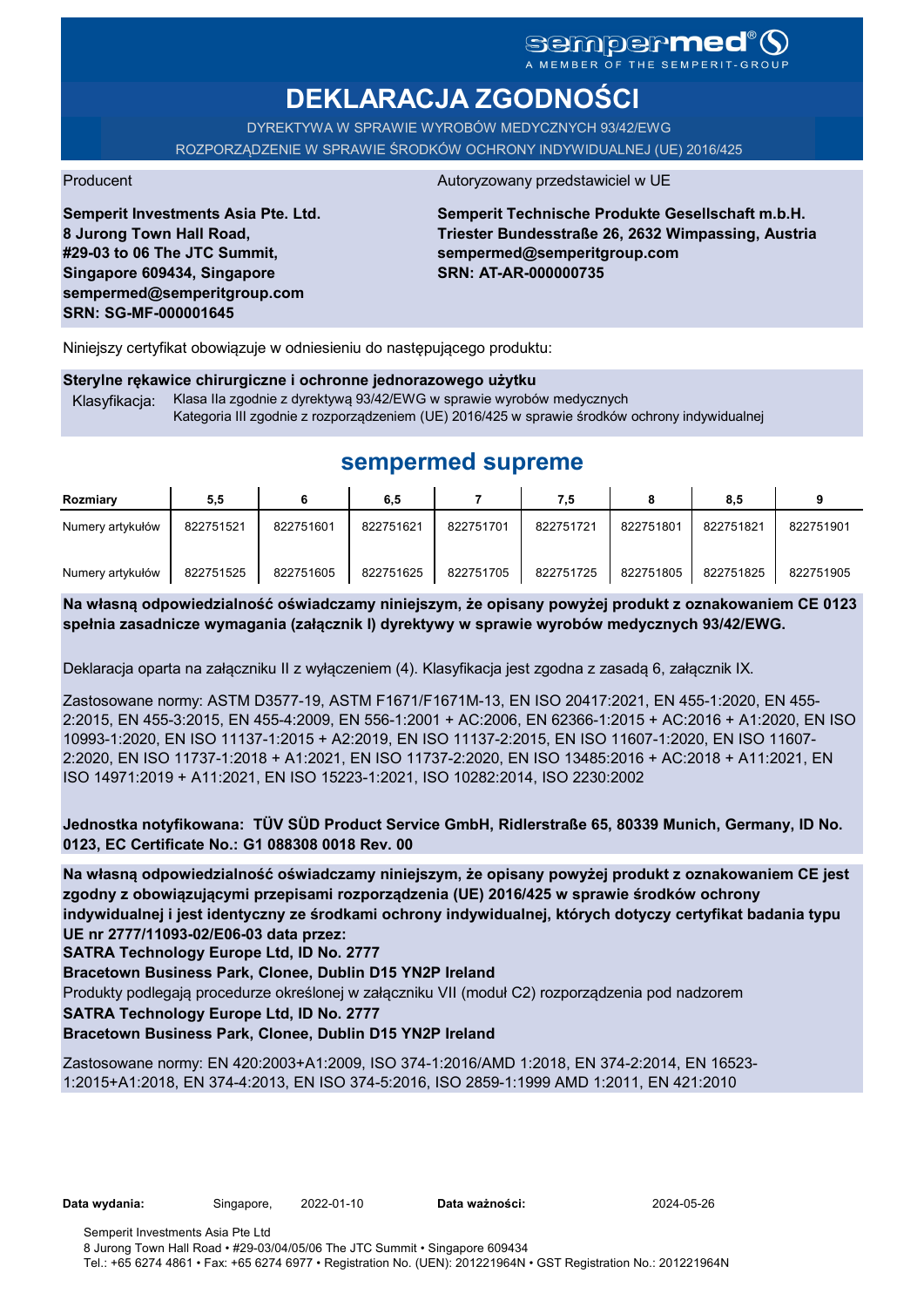# SGMDGPMEd<sup>®</sup>O

# **DECLARAȚIE DE CONFORMITATE**

DIRECTIVĂ PRIVIND PRODUSELE MEDICALE 93/42/CEE ORDONANȚA (EU) 2016/425 PENTRU ECHIPAMENTUL PERSONAL DE PROTECȚIE

Producător Persoană împuternicită EU

**Semperit Investments Asia Pte. Ltd. 8 Jurong Town Hall Road, #29-03 to 06 The JTC Summit, Singapore 609434, Singapore sempermed@semperitgroup.com SRN: SG-MF-000001645**

**Semperit Technische Produkte Gesellschaft m.b.H. Triester Bundesstraße 26, 2632 Wimpassing, Austria sempermed@semperitgroup.com SRN: AT-AR-000000735**

Acest certificat este valabil pentru următoarele produse:

**Mânușă sterilă de unică folosință pentru operații și de protecție de unică folosință** clasificare: Clasa IIa conform directivei privind produsele medicale 93/42/CEE Categoria III conform ordonanței EPP (EU) 2016/425

# **sempermed supreme**

| mărimi                  | 5,5       |           | 6,5       |           | 7.5       |           | 8.5       |           |
|-------------------------|-----------|-----------|-----------|-----------|-----------|-----------|-----------|-----------|
| numerele de<br>articole | 822751521 | 822751601 | 822751621 | 822751701 | 822751721 | 822751801 | 822751821 | 822751901 |
| numerele de<br>articole | 822751525 | 822751605 | 822751625 | 822751705 | 822751725 | 822751805 | 822751825 | 822751905 |

**Prin prezenta confirmăm preluând toată responsabilitatea că produsele marcate CE 0123 corespund cerințelor de bază (anexa I) din directiva privind produsele medicale 93/42/CEE.**

Declarația se bazează pe anexa II exclusiv (4). Clasificare conform regulii 6, anexa IX.

Normele aplicate: ASTM D3577-19, ASTM F1671/F1671M-13, EN ISO 20417:2021, EN 455-1:2020, EN 455-2:2015, EN 455-3:2015, EN 455-4:2009, EN 556-1:2001 + AC:2006, EN 62366-1:2015 + AC:2016 + A1:2020, EN ISO 10993- 1:2020, EN ISO 11137-1:2015 + A2:2019, EN ISO 11137-2:2015, EN ISO 11607-1:2020, EN ISO 11607-2:2020, EN ISO 11737-1:2018 + A1:2021, EN ISO 11737-2:2020, EN ISO 13485:2016 + AC:2018 + A11:2021, EN ISO 14971:2019 + A11:2021, EN ISO 15223-1:2021, ISO 10282:2014, ISO 2230:2002

**Organismul abilitat: TÜV SÜD Product Service GmbH, Ridlerstraße 65, 80339 Munich, Germany, ID No. 0123, EC Certificate No.: G1 088308 0018 Rev. 00** 

**Prin prezenta confirmăm preluând toată responsabilitatea că produsele marcate CE indicate mai sus corespund cerințelor de bază (EU) 2016/425 pentru echipamente personale de protecție și acestea sunt obiectul certificării de tip CE nr. 2777/11093-02/E06-03 eliberat prin:**

**SATRA Technology Europe Ltd, ID No. 2777**

**Bracetown Business Park, Clonee, Dublin D15 YN2P Ireland**

Produsele sunt obiectul procedurii conform anexei VII (modulul C2) sub supravegherea

**SATRA Technology Europe Ltd, ID No. 2777**

**Bracetown Business Park, Clonee, Dublin D15 YN2P Ireland**

Normele aplicate: EN 420:2003+A1:2009, ISO 374-1:2016/AMD 1:2018, EN 374-2:2014, EN 16523-1:2015+A1:2018, EN 374-4:2013, EN ISO 374-5:2016, ISO 2859-1:1999 AMD 1:2011, EN 421:2010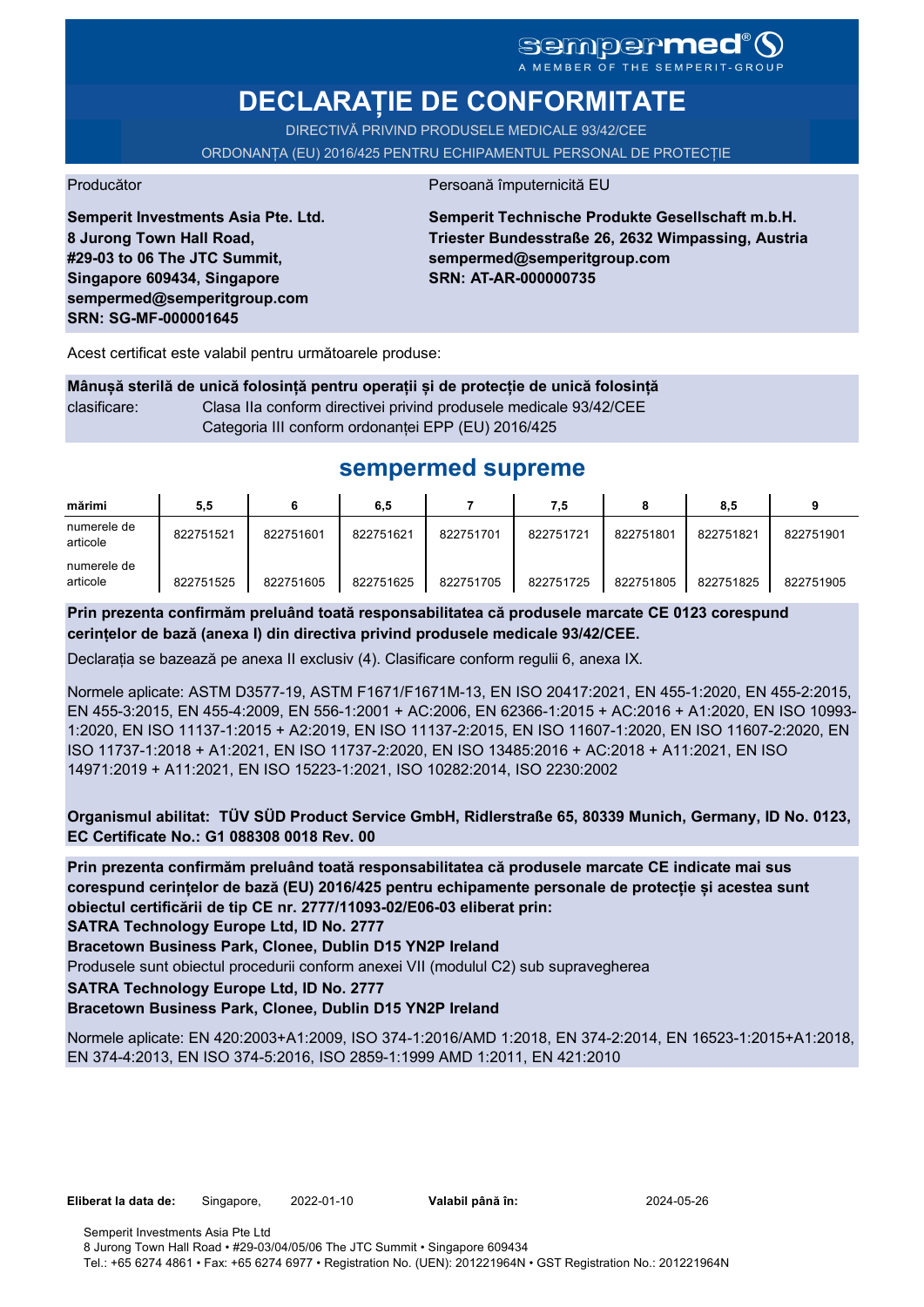# sempermed<sup>®</sup>(S

A MEMBER OF THE SEMPERI

# **ΔΗΛΩΣΗ ΣΥΜΜΟΡΦΩΣΗΣ**

ΟΔΗΓΙΑ 93/42/ΕΟΚ ΠΕΡΙ ΙΑΤΡΟΤΕΧΝΟΛΟΓΙΚΩΝ ΠΡΟΪΟΝΤΩΝ ΚΑΝΟΝΙΣΜΟΣ (ΕΕ) 2016/425 ΠΕΡΙ ΜΕΣΩΝ ΑΤΟΜΙΚΗΣ ΠΡΟΣΤΑΣΙΑΣ

**Semperit Investments Asia Pte. Ltd. 8 Jurong Town Hall Road, #29-03 to 06 The JTC Summit, Singapore 609434, Singapore sempermed@semperitgroup.com SRN: SG-MF-000001645**

#### Κατασκευαστής Εξουσιοδοτημένος αντιπρόσωπος στην ΕΕ

**Semperit Technische Produkte Gesellschaft m.b.H. Triester Bundesstraße 26, 2632 Wimpassing, Austria sempermed@semperitgroup.com SRN: AT-AR-000000735**

Το παρόν πιστοποιητικό ισχύει για τα ακόλουθα προϊόντα:

#### **Αποστειρωμένο χειρουργικό και προστατευτικό γάντι μιας χρήσης**

Ταξινόμηση: Κατηγορία IIa σύμφωνα με την οδηγία 93/42/ΕΟΚ περί ιατροτεχνολογικών προϊόντων Κατηγορία II σύμφωνα με τον Κανονισμό (ΕΕ) 2016/425 περί ΜΑΠ

# **sempermed supreme**

| Μενέθη               | 5,5       |           | 6,5       |           | 7.5       |           | 8,5       |           |
|----------------------|-----------|-----------|-----------|-----------|-----------|-----------|-----------|-----------|
| Αριθμοί<br>προϊόντος | 822751521 | 822751601 | 822751621 | 822751701 | 822751721 | 822751801 | 822751821 | 822751901 |
| Αριθμοί<br>προϊόντος | 822751525 | 822751605 | 822751625 | 822751705 | 822751725 | 822751805 | 822751825 | 822751905 |

**Δια του παρόντος βεβαιώνουμε υπεύθυνα ότι τα προϊόντα με σήμανση CE 0123 ικανοποιούν τις βασικές απαιτήσεις (Παράρτημα I) της οδηγίας 93/42/ΕΟΚ περί ιατροτεχνολογικών προϊόντων.**

Δήλωση βάσει του Παραρτήματος II, εξαιρουμένου του σημείου (4). Ταξινόμηση σύμφωνα με τον κανόνα 6, Παράρτημα IX.

Εφαρμοζόμενα πρότυπα: ASTM D3577-19, ASTM F1671/F1671M-13, EN ISO 20417:2021, EN 455-1:2020, EN 455- 2:2015, EN 455-3:2015, EN 455-4:2009, EN 556-1:2001 + AC:2006, EN 62366-1:2015 + AC:2016 + A1:2020, EN ISO 10993-1:2020, EN ISO 11137-1:2015 + A2:2019, EN ISO 11137-2:2015, EN ISO 11607-1:2020, EN ISO 11607- 2:2020, EN ISO 11737-1:2018 + A1:2021, EN ISO 11737-2:2020, EN ISO 13485:2016 + AC:2018 + A11:2021, EN ISO 14971:2019 + A11:2021, EN ISO 15223-1:2021, ISO 10282:2014, ISO 2230:2002

**Κοινοποιημένος οργανισμός: TÜV SÜD Product Service GmbH, Ridlerstraße 65, 80339 Munich, Germany, ID No. 0123, EC Certificate No.: G1 088308 0018 Rev. 00** 

**Δια του παρόντος βεβαιώνουμε υπεύθυνα ότι τα ανωτέρω προϊόντα με σήμανση CE ικανοποιούν τις εφαρμοστέες διατάξεις του Κανονισμού (ΕΕ) 2016/425 περί μέσων ατομικής προστασίας και αποτελούν αντικείμενο του πιστοποιητικού εξέτασης τύπου ΕΕ με αρ. 2777/11093-02/E06-03 εκδόθηκε :**

**SATRA Technology Europe Ltd, ID No. 2777**

#### **Bracetown Business Park, Clonee, Dublin D15 YN2P Ireland**

Τα προϊόντα αποτελούν αντικείμενο της μεθόδου που ορίζεται στο Παράρτημα VII (ενότητα C2) του Κανονισμού υπό την επιτήρηση

**SATRA Technology Europe Ltd, ID No. 2777**

**Bracetown Business Park, Clonee, Dublin D15 YN2P Ireland**

Εφαρμοζόμενα πρότυπα: EN 420:2003+A1:2009, ISO 374-1:2016/AMD 1:2018, EN 374-2:2014, EN 16523- 1:2015+A1:2018, EN 374-4:2013, EN ISO 374-5:2016, ISO 2859-1:1999 AMD 1:2011, EN 421:2010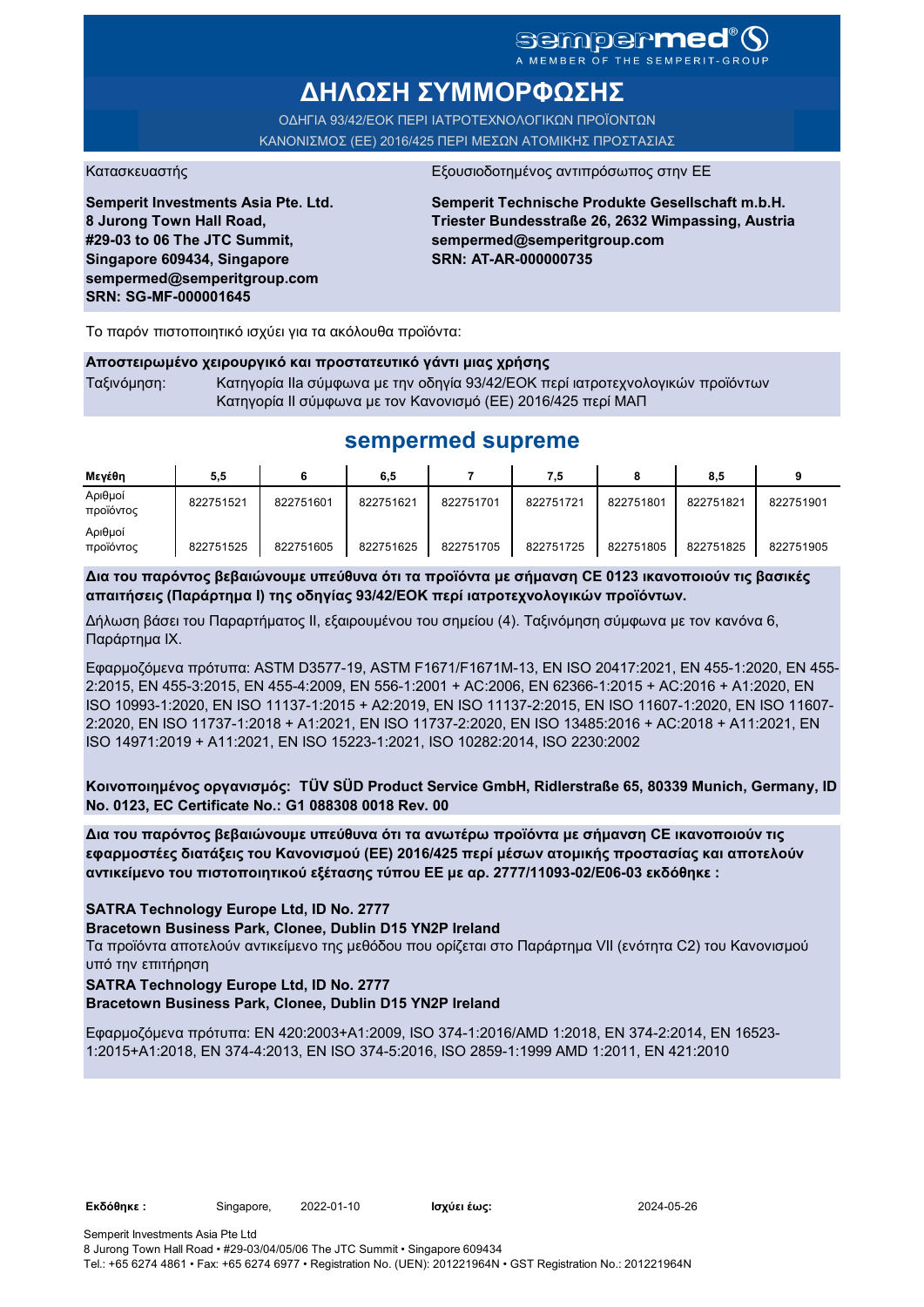## sempermed<sup>®</sup> Q A MEMBER OF THE SEMPERIT-GROUP

# **ДЕКЛАРАЦИЯ ЗА СЪВМЕСТИМОСТ НА**

ДИРЕКТИВА ЗА МЕДИЦИНСКИТЕ ПРОДУКТИ 93/42/EWG РЕГЛАМЕНТ (EU) 2016/425 ЗА ЛИЧНИТЕ ПРЕДПАЗНИ СРЕДСТВА

**Semperit Investments Asia Pte. Ltd. 8 Jurong Town Hall Road, #29-03 to 06 The JTC Summit, Singapore 609434, Singapore sempermed@semperitgroup.com SRN: SG-MF-000001645**

#### Производител Упълномощен представител в ЕС

**Semperit Technische Produkte Gesellschaft m.b.H. Triester Bundesstraße 26, 2632 Wimpassing, Austria sempermed@semperitgroup.com SRN: AT-AR-000000735**

Настоящият сертификат важи за следните продукти:

| Стерилна операционна и предпазна ръкавица за еднократна употреба |                                                               |  |  |  |  |  |
|------------------------------------------------------------------|---------------------------------------------------------------|--|--|--|--|--|
| Класификация:                                                    | Клас IIa съгл. Директивата за медицинските продукти 93/42/EEC |  |  |  |  |  |
|                                                                  | Категория III съгл. Регламент за ЛПС (EU) 2016/425            |  |  |  |  |  |

# **sempermed supreme**

| Размери    | 5.5       |           | 6.5       |           | 7.5       |           | 8.5       |           |
|------------|-----------|-----------|-----------|-----------|-----------|-----------|-----------|-----------|
| Номера на  | 822751521 | 822751601 | 822751621 | 822751701 | 822751721 | 822751801 | 822751821 | 822751901 |
| артикулите |           |           |           |           |           |           |           |           |
| Номера на  |           |           |           |           |           |           |           |           |
| артикулите | 822751525 | 822751605 | 822751625 | 822751705 | 822751725 | 822751805 | 822751825 | 822751905 |

**С настоящето потвърждаваме при самостоятелна отговорност, че продуктите с маркировка СЕ 0123 съответстват на съществените изисквания (Анекс I) от Директивата за медицинските продукти 93/42/EWG.**

Декларация на базата на Анекс II с изключение на (4). Класификация съгл. Правило 6, Приложение IX.

Приложими норми: ASTM D3577-19, ASTM F1671/F1671M-13, EN ISO 20417:2021, EN 455-1:2020, EN 455-2:2015, EN 455-3:2015, EN 455-4:2009, EN 556-1:2001 + AC:2006, EN 62366-1:2015 + AC:2016 + A1:2020, EN ISO 10993- 1:2020, EN ISO 11137-1:2015 + A2:2019, EN ISO 11137-2:2015, EN ISO 11607-1:2020, EN ISO 11607-2:2020, EN ISO 11737-1:2018 + A1:2021, EN ISO 11737-2:2020, EN ISO 13485:2016 + AC:2018 + A11:2021, EN ISO 14971:2019 + A11:2021, EN ISO 15223-1:2021, ISO 10282:2014, ISO 2230:2002

**Нотифициран орган: TÜV SÜD Product Service GmbH, Ridlerstraße 65, 80339 Munich, Germany, ID No. 0123, EC Certificate No.: G1 088308 0018 Rev. 00** 

**С настоящето потвърждаваме при самостоятелна отговорност, че горепосочените продукти с маркировка СЕ съответстват на съществените разпоредби на Регламент (EU) 2016/425 за личните предпазни средства и са предмет на сертификата на ЕС за изследване на типа Nr. 2777/11093-02/E06-03 издадено чрез:**

**SATRA Technology Europe Ltd, ID No. 2777**

**Bracetown Business Park, Clonee, Dublin D15 YN2P Ireland**

Продуктите са предмет на процедурата съгл. Анекс VII (Модул С2) от Регламента под надзора на

**SATRA Technology Europe Ltd, ID No. 2777**

**Bracetown Business Park, Clonee, Dublin D15 YN2P Ireland**

Приложими норми: EN 420:2003+A1:2009, ISO 374-1:2016/AMD 1:2018, EN 374-2:2014, EN 16523- 1:2015+A1:2018, EN 374-4:2013, EN ISO 374-5:2016, ISO 2859-1:1999 AMD 1:2011, EN 421:2010

**Издадено на:** Singapore, 2022-01-10 **Важи до:** 2024-05-26